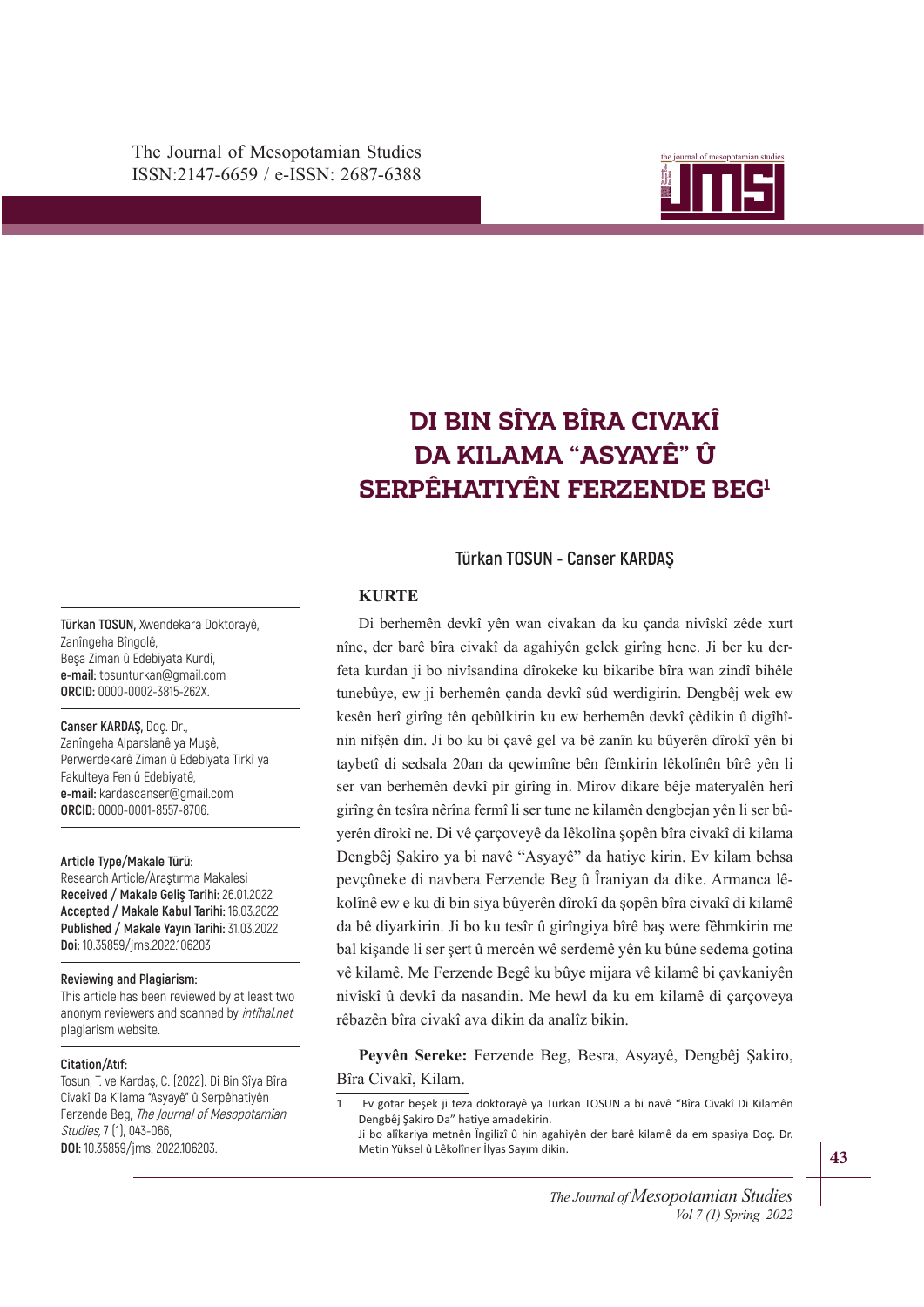## **Toplumsal Hafıza Açısından "Asyayê" Kilamı ve Ferzende Bey Olayı**

## **ÖZ**

Yazılı kültürü diri tutmayan veya içselleştirmeyen toplumların sözlü ürünlerinde toplumsal hafızaya dair önemli veriler bulunmaktadır. Kürtler hafızalarını diri tutabilecek resmi bir tarih yazım imkanına sahip olamadıklarından hafızalarını diri tutmak amacıyla sözlü kültür ürünlerinden faydalanmışlardır. Bu sözlü ürünlerin en önemli taşıyıcısı konumunda dengbejler yer almaktadırlar. Özellikle 20. yüzyılda yaşanan tarihi olayların halkın gözünden nasıl görüldüğünü anlamak amacıyla sözlü ürünlerin hafıza açısından incelenmesi önem arz etmektedir. Resmi bakış açısının etkisi olmadan tarihi olayları konu edinen en önemli malzemeler dengbêj kilamlarıdır. Bu kapsamda Dengbêj Şakiro'nun kilamlarından biri olan "Asyayê" isimli eserde toplumsal hafızanın izleri incelendi. Bu kilam Ferzende Bey ve İranlılar arasında geçen bir çatışmadan bahsetmektedir. Çalışmanın amacı kilamdaki tarihi olaylar ışığında toplumsal hafızanın izlerini tespit etmektir. Hafızanın boyutunun anlaşılabilmesi için kilamın söylenmesine sebep olan o dönemin koşullarından da söz edilmeye çalışılmıştır. Kilama konu olan Ferzende Bey yazılı ve sözlü kaynaklar ışığında tanıtılmıştır. Kilam toplumsal hafızayı oluşturan ilkeler çerçevesinde analiz edilmeye çalışılmıştır.

**Anahtar Kelimeler:** Ferzende Bey, Besra, Asyayê, Dengbêj Şakiro, Toplumsal Hafıza, Kilam

# **The Role of Oral Storytelling in Preserving Collective Memory: The Song of "Asyayê" and the Experiences of Ferzende Beg**

## **ABSTRACT**

Oral performances have important information regarding collective memory in the societies that do not have a written culture. As the Kurds did not keep a written record of their history, they benefited immensely from the products of oral culture in order to keep alive their collective memory. *Dengbêj*s are the primary carriers of Kurdish oral performances. Especially to understand the way in which the historical events in the 20th century have been viewed by the members of Kurdish society, it is important to examine Kurdish oral culture from the point of view of memory. The songs of *dengbêj*s are primary sources for the study of history far from the effects of official narrative. This article examines the traces of collective memory in Dengbêj Şakiro's song known as "Asyayê". This song is about about the armed conflict between Ferzende and Iranian forces. The article aims to shed light on the role of collective memory through the historical events related in this performance. The conditions that paved the way to the chanting of the song are also explored in a bid to understand its effect on collective memory. Then, based on written and oral sources, the article sheds light on Ferzende, i.e. the main character of the song. Finally, the article analyzes the role of this particular piece in shaping collective memory.

**Keywords:** Ferzende Beg, Besra, Asyaye, Dengbêj Şakiro, Collective Memory, Kilam

**44**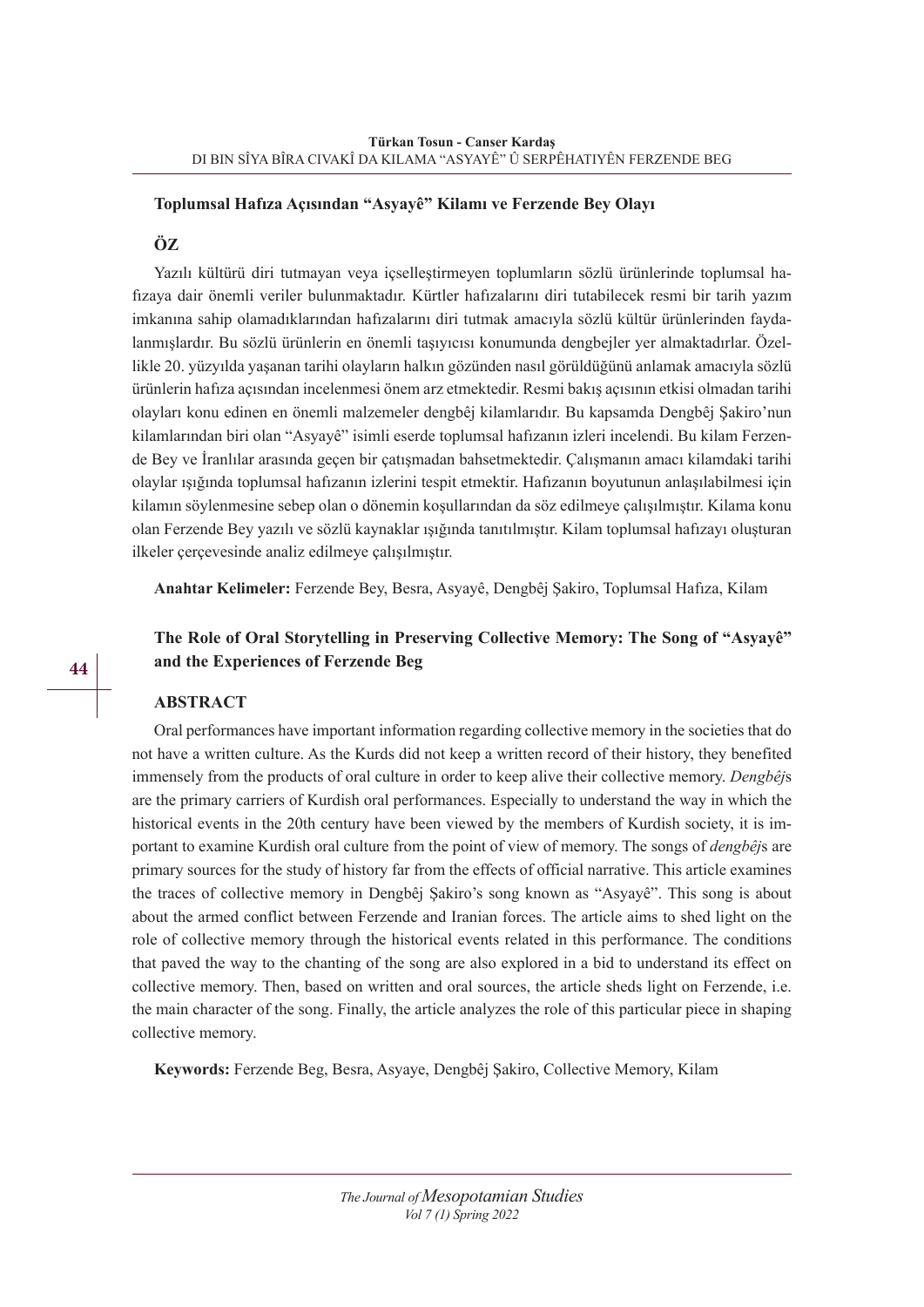## **EXTENDED SUMMARY**

Throughout the history certain events, though having seemingly negative consequences, have created a collective memory and become an illuminating example for the future. Such events can also be found in the history of Kurdish people which appear in the form of folkloric songs, epic narratives, stories and other literary genres and they are conveyed to this day especially through oral literature and the collective memory. When these type of events occur they are interpreted in accordance with the benefits of the institutions representing power and authority who maintain their control over all aspects of life (culture, language, history, education, etc.). They constitute a certain kind of official history with the help of their power and hegamony and attempt to demonstrate themselves as the side which is "rightful" and the oppressed nations as "guilty" and by doing so they aim to continue their superiority more easily. They either block the way to the collective memory or they try to change it; another option may be that they make people forget it so as to let it disappear.

Nevertheless the inferior groups resist against this situation resulting from a firm authority and struggle to preserve their collective memory. It is in this regard that the collective and social memory gains importance which has been chosen as the main theme of this article. The societies have a memory just like the individuals do and this is of great importance. This collective memory is an alternative for the official and governmental memory and like many other things it reunites with next generations by virtue of oral culture and history. We benefited from the written literature, oral culture (dengbêjî) and some other verbal resources and we examined the song of "Asyayê" through this methodology. The survey and findings suggest that a social and collective memory is present among Kurdish peole which has a huge influence on them.

Common pains and troubles are as important as language, history, identity and culture in the process of becoming a nation. It is not a necessity for each person to suffer from that common pain or be a witness of it, as even after centuries tragedies remain alive and unforgetable. The Kurdish history, like many others, covers many common agonies which gather people together and connects one to another. People suffered a great deal and experienced a social trauma during the Sheikh Said Rebellion and the Rebellion of Agri as well. Nonetheless these painful events gave birth to symbolic personalities and pioneers. In this article we reached the conclusion that Dengbêj Şakiro conveyed the song of "Asyayê" to new generations with the aid of his voice and the events told in this song have remained fresh and ever-green in the collective memory of the people owing to him and other dengbêjs.

This study shows that many sayings, motifs, symbols and cultural codes have been used in the song and they have formed an alternative collective memory against the official memory. Although the main topic of this song is about Ferzende Beg and his combat against the Iranian regime we also learn about secondary issues which deal with that certain period. Throughout the lines of the song we learn about many Kurdish idioms and proverbs, names of famous tribes and families, the fate awaiting Kurdish rebels, the defeat of the heroes, the oppression of states (Turkey and Iran) over the rebellious orginizing insurgent groups, the miserable state of those who had to flee and leave their homeland behind, national, religious and sectarian clues.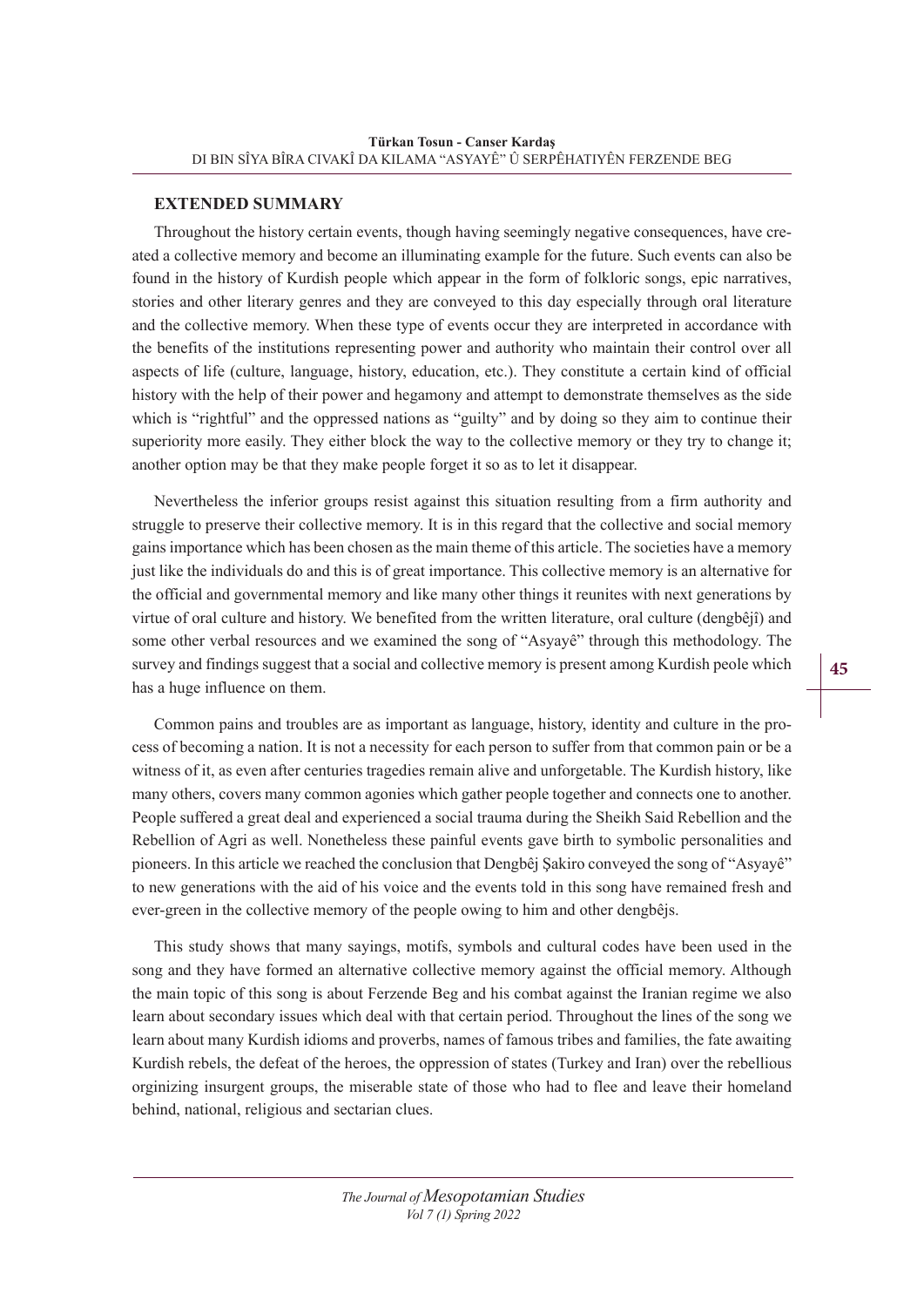We wanted to prove by this article that history can be retold or written from two contrasting views one of which is the perspective belonging to the power and the latter is the perspective of the oppressed ones. The resources and the song which we have examined in this study of ours is an attempt to show that unlike the official discourse, rebellion and battle have positive collocations in the collective memory as they are regarded as a tool for freedom and independece; on the other hand the pioneers of such struggles are highly respected as heroes, brave leaders and fearless characters. In the collective memory of Kurds they have fought valiantly and shown their skills in using weapons and finally eliminated their rivals. Yet these heroes who have been widely praised have not always achieved their goals and they have either been wounded in the battles or have eventually been killed.

# **DESTPÊK**

Di dîrokê da hinek bûyer hene ku her çiqas encamên wan nebaş bin jî di hişê civakê da bîreke hevpar ava dikin û ji dahatûyê ra dibin raman û mînak. Di dîroka Kurdan da jî gelek bûyerên bi vî rengî bi rêya kilam, destan, çîrok, folklor û edebiyatê tên avakirin û her wisa bi saya çanda devkî û bîra civakî digîhêjin roja me. Dema ev bûyer diqewimin desthilatdar û komên serdest di hemû qadên jiyanê (çand, ziman, dîrok, edebiyat, perwerde, siyaset û hwd.) da li gor berjewendiyên xwe behsa van bûyeran dikin. Ew bi erk û hegemonyayê dîrokeke fermî ava dikin û hewl didin xwe "mafdar" û komên bindest jî "sûcdar" nîşan bidin, desthilatdariya xwe rehettir bimeşînin. Ew yan rê li ber bîra civakî digirin, yan hewl didin vê bîrê bigûherînin yan jî wê didin jibîrkirin da ku ew ji holê rabe. Helbet li hemberî vê rewşê yên bindest jî dijî vê otorîteya hişk li ber xwe didin, serî natewînin û hewl didin jiyana xwe ya dijî hişmendiya wan biparêzin. Di vê xalê da girîngiya bîr û bîra cîvakî rûyê xwe nîşan didin ku di vê gotarê da mijar ev e.

Bîra civakî jiyaneke alternatîf ya dij ava dike, wê diparêze û digîhîne nifşên nû. Ev bîr destûrê nade ku serdest li ser hiş, rûh û jiyana mirovan hespê xwe bi rehetî bibezînin, rê li ber wan digire. Xebatên li ser bîra civakî hewl didin civak û nasnameyên ji hêla hegemonyayê va hatine cudakirin, êş û travma dîtîne û hatine jibîrxistin derxîn holê û li ser dîroknivîsiya alternatîf ya dijî hegemonyayê disekinin. Ev mijara navberdisîplînî dikeve nav sînorên çand û dîroka devkî jî. Ji ber ku dengbêjî jî di nav qada çanda devkî û edebiyata gelerî da ye, me jî ji kilamên Dengbêj Şakiro<sup>2</sup> ya bi navê "Asyayê" hilbijart ku em li ser wê analîz û şîroveyan bikin. Ev kilam ji bilî navê "Asyayê" wek "Besrayê" jî tê zanîn.

Di vê gotarê da armanca me li gor çarçoveyeke teorîk a bîra civakî nirxandina kilama "Asyayê" ye. Me hewl da ku têkiliya di navbera bîra civakî û kilama "Asyayê" da bê destnîşankirin. Lewra vê

<sup>2</sup> Dengbêj Şakiroyê ku navê wî yê nasnameyê Şakir Deniz e, dengbêjekî ji herêma Serhedê ye. Ew wek "kewê ribat", "Şahê dengbêjan" an jî "Şakirê Bedîhê Mihê Zilî" jî tê nasîn. Li gor nasnameya wî di 1936an da li gundê Topraxqeleya li ser Elaşgira navçeya Agiriyê hatiye dinyayê, lê malbata wî dide zanîn ku ew di 1931î da hatiye dinyayê. Şakiro rûyê dibistan û medreseyan nedîtiye, lê xwe ji hêla dengbêjiyê va gelekî baş perwerde kiriye, nav û dengê xwe hinartiye heta roja îroyîn. Wek dengbêjekî navdar kilamên şer û pevçûnê, mêrxasî û qehremaniyê, şîn û zêmaran, evîn û hezkirinê gotiye. Bûyerên dîrokî bi taybetî yên destpêka sedsala 20emîn û dema avabûna Komara Tirkiyeyê (serhildanên li hemberî dewletê, pevçûnên navxweyî û yên di navbera eşîran da) bi dengê xwe wek belgeyekê ragihandiye heta roja me. Kilamên wî yên behsa şer, pevçûn, dîrok, serhildan û qehremaniyan dikin yên herî zêde tên guhdarkirin "Kekê Xiyasedîn", "Ferzende Beg", "Axao", "Îbo Begê Parsinî", "Şerê Mala Nasir", "Eliyê Purto", "Nêçîrvano", "Geliyê Zîlan", "Bekir Beg û Memed Axa", "Rebenim" û yên bi vî rengî ne. Ji bilî vê, kilamên wî yên li ser eşq, evîn û hezkirinê jî hene ku ji wan jî "Emro", "Dîlber", "Gulê Dêran", "Esmer", "Sebrê", "Wey Dil", "Helîmcanê" û "Misafiro" dikarin wek mînak bên nîşandan. Şakiro ji ber nexweşiya pençeşêrê di 5ê Hezîrana 1996an da li Îzmirê wefat dike. Gora wî li Altindaxa Îzmirê (Altındağ Köy Mezarlığı) ye û li ser gora wî "Bedih Ağaoğlu Doğu Şairi Şakir Deniz Ruhuna Fatiha 1936-1996" (Ji Rûhê Kurê Bedîh Axa Helbestvanê Rojhilat Şakir Deniz ra Fatiha 1936-1996) hatiye nivîsîn (ÇD1).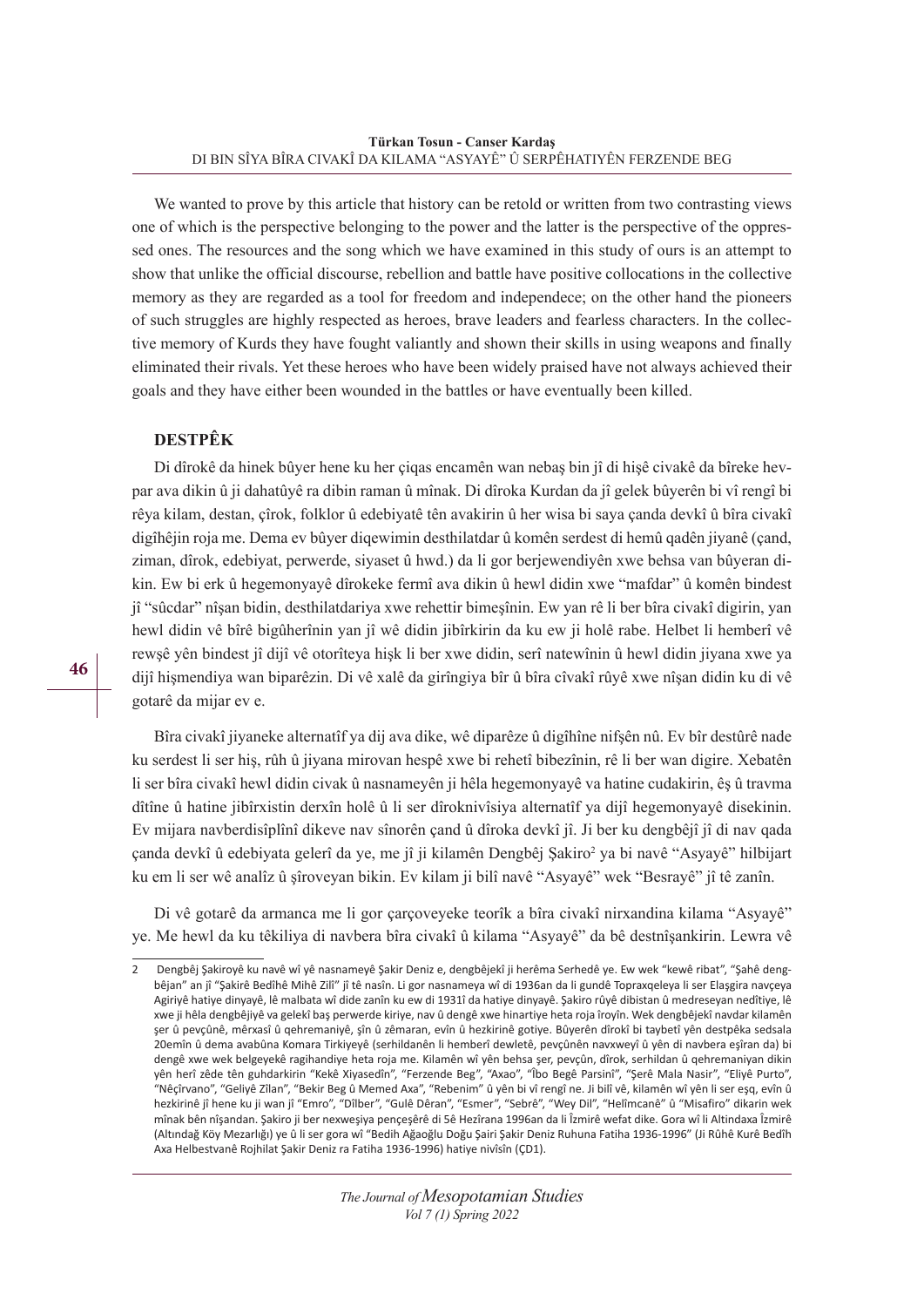kilamê di civaka Kurdan da bîreke çandî û civakî ya hevpar ava kiriye, tesîreke mezin li ser civakê hiştiye. Kilama ku di bîra Kurdan da heman hest û hişmendiyê ava dike, bi sembol û metaforên hevpar va civakê tîne bal hev û nahêle bûyereke dîrokî ya di dema Şêx Seîd da çêbûye û kesayetên navê wan di kilamê da derbas dibe bên jibîrkirin.

Têgehên ziman, nasname, civak, bîranîn, jibîrkirin, şahidî, rabirdû, dîrok û mekan wek mijarên sereke dikevin hundirê mijara bîrê û eleqeya wan bi nêrîneke polîtîk va jî heye. Ji ber vê, dema analîz û şîroveya kilamê hat kirin behsa serdema siyasî ya ku ev kilam derketiye holê jî hat kirin. Ji bilî vê, ev bûyer û kesên navê wan di kilamê da derbas dibin çima bûne mijara dengbêjan jî hatiye behskirin. Wek metod me ji çavkaniyên nivîskî yên wek pirtûk, gotar, tez û kovaran sûd wergirt ku em agahiyan bidin û der barê mijarê da analîzan bikin. Hin çavkaniyên devkî (me wek ÇD1, ÇD2, ÇD3, ÇD4 nîşan da) yên bi mijarê ra eleqedar in jî bûn alîkar ku em agahiyên girîng bi dest bixin. Piştî van agahî, analîz û şîroveyan em gihîştin wê fikrê ku di navbera bîra civakî û çanda devkî da têkiliyek heye, dengbêjiya ku perçeyek çanda devkî ye jî ji bo avakirina bîra civakî gelekî girîng e. Wek mînakeke mînor kilama "Asyayê" ya Dengbêj Şakiro vê têkiliya xurt nîşanî me da.

# **1. ÇARÇOVEYA TÊGIHÎ**

## **1.1. Bîr**

Mijara bîrê di salên dawîn da yek ji wan mijarên civaka zanistî ye ku zêde balê dikşîne û xebat li ser tê kirin. Bîr mijareke navberdisîplînî (interdisciplinar) ye û divê bi vê nêrînê va bê nirxandin. Bi taybetî li welatên dagirkirî di xebatên li ser edebiyata postkolonyal, edebiyata rizgariya neteweyî, edebiyata nûjenbûnê, xebatên dîroka devkî, edebiyata otobiyografiyê û hwd da têgeha "bîr"ê xwedî cihekî taybet e (İlhan, 2018: 11). Xebatên li ser bîrê bi gelemperî li ser bîra şexsan û civakan, bîranîn û jibîrkirina wan tên kirin û mijarên bîranîn, jibîrkirin, înkar, travma, bêdengî, desthilatdarî, rîtuel, sembol, rabirdû, dîrok û derûnasî di xwe da dihewînin.

Felsefenas, norolog û derûnnas di mijara bîrê da aliyê kesayetiyê (İlhan, 2018: 11), civaknas jî aliyê wê yê civakî derdixin pêş (Sancar, 2016: 39). Dîroknas li ser bîra şexsî kûr dibin û hewl didin bizanibin li hemberî çavkaniyên dîrokî pêbaweriya wê heye an na. Ev qadên behsa wan hatin kirin û yên li ser bîrê dixebitin dikarin bên zêdekirin, lê tişta em dixwazin bibêjin bîr mijareke wisa ye ku ji bilî derûnnasî, felsefe û civaknasiyê dikeve qada edebiyat, folklor, dîrok, çand û siyasetê jî, yanê mijareke navberdisîplînî ye; qadên din jî eleqedar dike. Di van qadên xebat li ser bîrê tê kirin da dîrok, ziman, nasname û çand dibin mijarên sereke, lewra têkiliyeke xurt a bîrê bi wan ra jî heye.

Peyva bîrê ya ku di lîteraturê da derbas dibe di gelek zimanan da bi peyvên cuda tê bikaranîn. Bi Yewnanî *mneme*; Latînî *memorîa*; Îngilizî *memory*; Frensî *la mémoire,* Osmanî *hafiza,* Tirkî *bellek,*  Erebî *hifz* û Kurdî jî *bîr*. Di hemûyan da jî wateya wê veşartin û parastina tiştan, şexsan, mijaran û bûyeran di hiş da ye. Ji van jî tesîra mihefezekirina ji derva, bibîranîna wan û têkiliya wan a bi rabirdûyê ra wek meneyeke wê ya din dikare bê nirxandin. Bîr bi meneya xwe ya herî giştî va tê meneya bîranîna tiştên ku mirov di hemû jiyana xwe da hîn dibin. Bi hevokeke din bîr, di hiş da bi zanetî hêza veşartinê ya tecrubeyên jiyanê, mijarên hînbûyî û têkiliya van a bi rabirdûyê ra ye (Bakırcıoğlu, 2012: 146).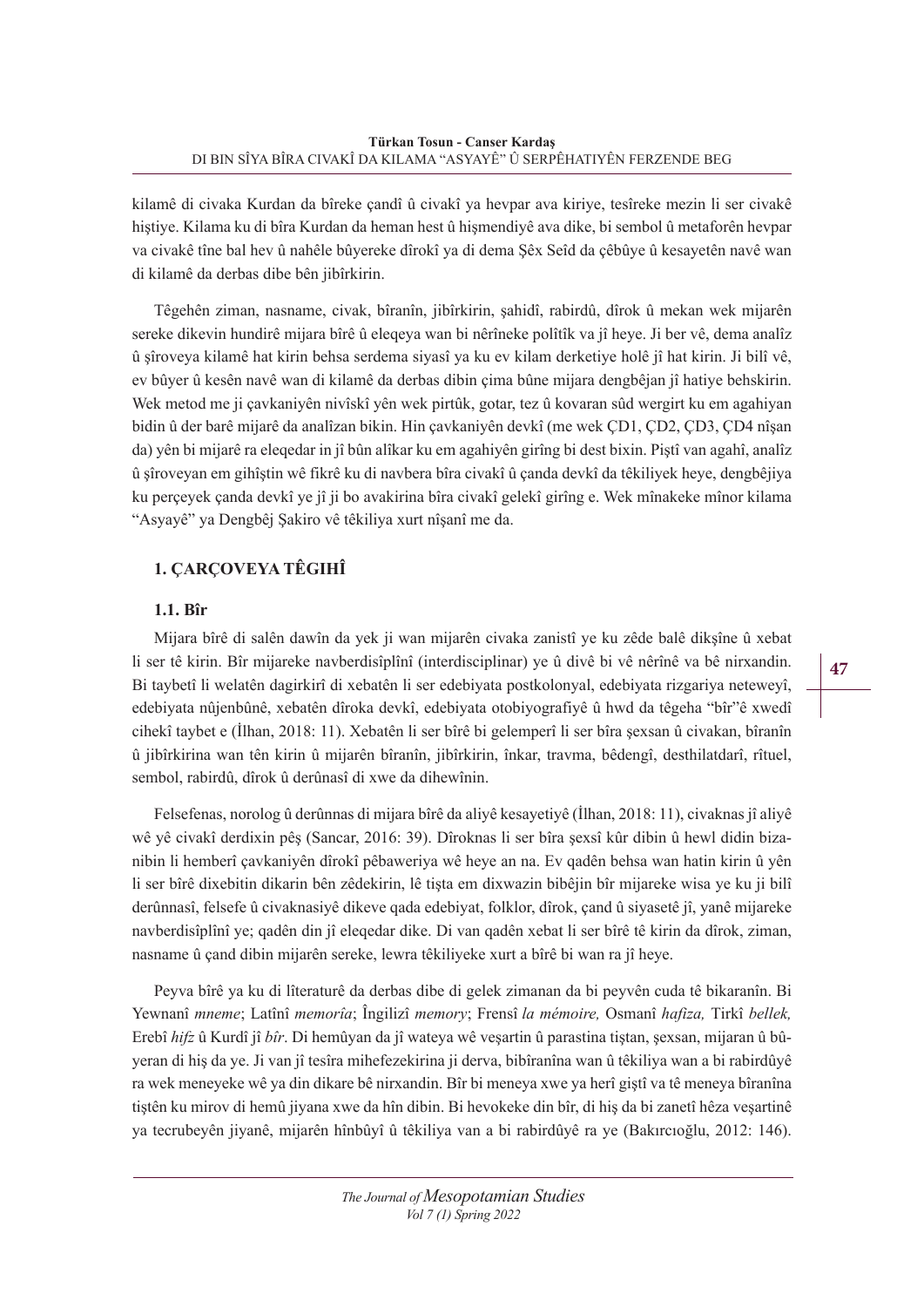Yanê mirov di jiyanê da tiştan hîn dibin, tecrube dikin, li gor wan tevdigerin ku ev tişt di hişê wan da cih digirin û wextê dem tê jî ew wan tiştan tînin bîra xwe an jî dixwazin ji bîr bikin.

Ji bo behsa bîrê bê kirin divê "hînbûn" hebe, li ser vê hînbûnê ra dem derbas be, ew agahî di mêjî da bê parastin û piştî demekê ew ji nû va bê bikaranîn. Di nav rojê da hema bibêje bi hezaran tişt li ber çavê me dikevin, tên li ber guhên me û ber destên me, lê em wan parzûn dikin û hinekan di bîra xwe da vedişêrin. Bîr ew e ku ew tiştên qewimî an jî bûyerên bi rêya neqilkirinê hatine hînbûn û têkiliya wan a bi bûyerên din ra çêbûne bi zanetî tê da hatine veşartin û parastin. (Erkal, 2017: 151). Bîr, ji ber ku ewil biyolojî û derûnnasiyê eleqedar dike di van qadan da hatiye pênasekirin, xebat li ser hatiye kirin. Lê paşê qadên din jî dest avêtine mijara bîrê ku ev geşbûn heta îro hatiye. Heke em bala xwe bidinê peyva bîrê di Kurdî de tê wateya hafiza, hiş, aqil û zênê. Li gor bikaranînê bîr tê meneya jibîrkirinê, bîranîn û şahidiyê jî. Jan Assmann dibêje bîr zindî ye û her tim di nav ragihandinê da hebûna xwe diparêze. Heke ev dayîn û stendina ragihandinê raweste, sînorên wê biguhere an jî ji holê rabe, jibîrkirin dest pê dike (2018: 45). Dîsa li gor nêrîna Assmann (2018: 50) bîr ji nû va çêdibe, lewra rabirdû di bîrê da hema wisa nasekine. Di nav çarçoveya têkiliyên guherbar ên dema niha da her tim ji nû va çêdibe.

Bîr bîranînên ku dîrok wan nabîne û bêqîmet nîşan dide pîroz dike. Ji ber ku çavkaniya xwe ji koma ku tîne bal hevdu hildide bi nasnameya wê komê ra jî eleqedar e, çiqas kom hebin ewqas bîr hene (Bilgin, 2013: 68). Bîr li hemberî dîroka fermî dîbe dîroka kêmnetewan, dîroka yên biçûk tên dîtin û êşê dikşînin. Agahiyên pûç, derew û alîgir qebûl nake, li hemberî van agahiyên ku hatine berevajîkirin agahiyên dijî wan tîne rojevê ku nîşan bide her tiştên tên gotin ne rast in.

Pierre Nora ji bo bîrê dibêje ew ji hêla komên zindî va tê avakirin, jiyan bi xwe ye. Ji ber vê, bîr ji bibîranîn û jibîrkirinê ra vekiriye, her tim pêş va diçe. Bîr xwe dispêre hestan, ji bîranînên taybet û sembolîk, yên bi raz, tevlihev û ketiye nav hevdu çêdibe. Ew dijî hemû perde, neqilkirin û sansûran e (2006:19). Bîr ji bo dîrokê ji nû va ber bi çavan ra derbas bike û ji nû va ava bike çavkaniyek e. Ji ber vê desthilatdar li ser bîrê lîstikan dikin, wê berevajî dikin û li gor xwe diemilînin. Desthilatdar mekanîzmeyên dewletê bi kar tînin ji bo bîra welatiyan ji holê rakin; tiştên şaş fêrî wan dikin û bîrê li gor berjewendiyên xwe ji nû va ava dikin. Paul Connerton tîne ziman ku hêzên serdest ji bo ku welatekî ji hişmendiya neteweyî ji dûr bixin, jibîrkirinê bi rêk û pêk dixin rewacê û Çekoslovakyayê ji bo vê mijarê mînak nîşan dide (2014: 30).

Derbarê cureyên bîrê da meriv dikare bêje ku bîrên cuda hene û yên sereke ev in; bîra şexsî (personal memory), bîra fermî (offical memory), bîra çandî (cultural memory), bîra civakî (collective memory), bîra ragihandinî (communicative memory), bîra zindî (living memory), bîra negatîf (negative memory ), bîra hişdarî (cognitive memory), bîra qeydker (recorder memory), bîra bikêrhatî (functional memory), bîra demdirêj (long-term memory) û bîra otobiyografik (autobiographical memory). Ji ber ku di vê xebatê da bîra civakî me eleqedar dike, divê derbarê wê da hin agahî bêne dayîn.

## **1.2. Bîra Civakî (Collective Memory)**

Bîranîn û jibîrkirin du taybetmendiyên sereke ên hişî ne. Meriv hewl didin wan tiştên êş û xemgîniyê didin rûhê wan ji bîr bikin, lê dixwazin yên kêfxweşî û lezzetê didin wan jî her tim bi bîr bînin. Lê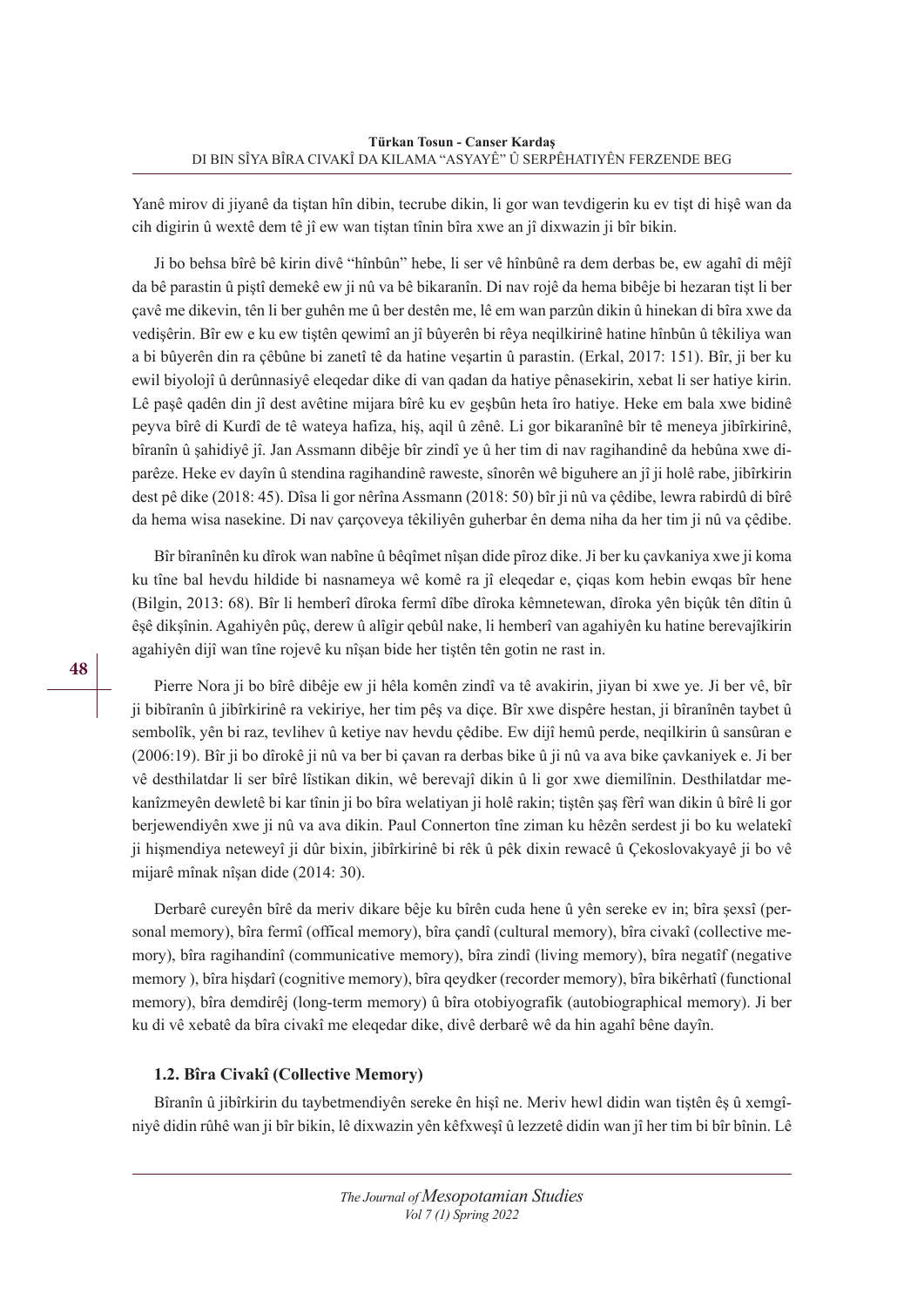bi gelemperî mirov tiştan bêyî ku hewl bidin ji bîr dikin û tînin bîra xwe, ev taybetmendikeye biyolojîk a hişê merivan e. Meriv çawa ku tiştên biçûk ên rojane dikarin di hişê xwe de veşêrin û paşê bînîn bîra xwe, bi heman awayî dikarin şexs an jî bûyerên mezin jî di bîra xwe de veşêrin û paşê wan bi bîr bînin. Ji bo şexsekî bîra kesane (personal memory) bi têkiliyên wî yên bi kesên din û civakê ra çêdibe. Ji malbatê bigire heta dîn, ji civakên din yanê bi gelek komên cuda ra bitêkilîdanînê va derdikeve holê (Assmann, 2015: 45).

Ji bilî bîra kesan, bîreke civakê jî heye. Têgeha bîra civakî ji hêla Maurîce Halbwachs va di sala 1925an da hatiye pênasekirin û wek teorî di nav zanistên civakî da cih girtiye. Li gor teoriya wî her çiqas bîr tiştekî şexsî xuya bike jî civak bîra kesan dorpêç dike, bîr girêdayî rewşên civakî ye û ew tesîrê li ser bîrê dike (2018:10-11; 46). Piştî wî nêrîneke civakî li ser bîrê ava dibe, lêkolîner û ramangêr li ser vê meseleyê kûr dibin. Bîra civakî, ji wan bîr û bîranînan re tê gotin ku digel hev ji hêla komeke civakê ra tên bibîranîn. Wek hewzekê ku tê de agahî, bûyer, belge û bîranîn kom dibin û paşê kesên di civakekî da dijîn van hêmanên hevpar bi hev ra parve dikin û wan bi bîr tînin. Hemû tiştên çandî, folklorî, aborî, leşkerî, exlaqî, edebî, dîrokî, tecrubeyî yanê kereste û dewlemendiyên civakê yên ku ji rabirdûyê digîhijin dahatûyê bîra civakî ava dikin ku ev ji hêlekê ve hişmendiyeke neteweyî ye jî. Bîra civakî wek têgeheke ji bo çandê bide pênasekirin dikare bê nirxandin, çand jî bi hevkariya şaristaniyê navê hişmendiya neteweyî ya miletekî ye ku heta îro hatiye avakirin (Erkal: 2017, 152).

Di bîreke hevpar a neteweyekî da civak ne mecbure ku bi hev ra bûyerên dîrokî bijîn, tişt bên serê hemûyan, ya girîng ew e ku civak bi hev ra wan bûyeran bi bîr bînin (İnce, 2016: 40). Li ser rabirdûyê parvekirin çiqas zêde bin, hêza bîra civakî jî ewqas zêde dibe. Bi vê nêrînê va heke mijar bê nirxandin tê dîtin ku jiyana kesane ji bîra civakî sûdê werdigire (Atik û Erdoğan, 2014: 3). Hin saziyên bîra civakî ava dikin hene ku ew wekî dibistan, malbat, mekanên dînî (dêr, mizgeft, sînagog û îbadetxaneyên din ên baweriyên cuda) û hwd dikarin bên rêzkirin. Misztal jî li ser vê yekê disekine û balê dikşîne li ser dibistan, mehkeme, muze, alavên ragihandinê yên girseyî û dibêje ew bîra civakî ava dikin (2003: 19). Dema bîra civakî çêdibe hin çavkaniyên bîrê ava dikin balê dikişînin ku ew jî nasname, ziman, mekan, dîrok û tevgerên bedenî (bodily practices) ne. Mohra her yekî li ser bîra civakî çêdibe, bi tesîra van hêmanan bîra civakî dikemile û digîhîje dahatûyê.

# **2. ÇANDA DEVKÎ Û DENGBÊJÎ**

Li ser rûyê erdê bi sedan civak, ziman û nijad hene ku her yek li gor xwe diaxive, dixwe, vedixwe, difikire, amûran bi kar tîne û dijî. Dîn, ziman, huner, kevneşopî, cil û berg, xwarin û vexwarin, xwendin û nivîsandin, tevgerên bedenî (hereketên çav, dest, guh, rû û serî), rabûn û rûniştandin, exlaq, hiqûq bi kurtasî hemû tiştên maddî û menewî û amûrên tên bikaranîn jiyaneke taybet ava dikin ku bi saya wan civakek ji civakên din cuda dibe û em ji vê yekê ra dibêjin çand. Cureyên çandê hene ku ew wekî çanda devkî, çanda nivîskî û çanda elektronîk têne dabeşkirin. Li ser rûyê erdê ewil çanda devkî hebûye ku bi hezaran salan mirovahî li ser vê çandê meşiyaye. Çanda devkî civandina hemû danehev û agahiyên civakî yên mirovan in ku bi rêya veguhestina devkî tên parvekirin û di nav jiyana rojane de dîsa tên avakirin (Taş, 2015: 5).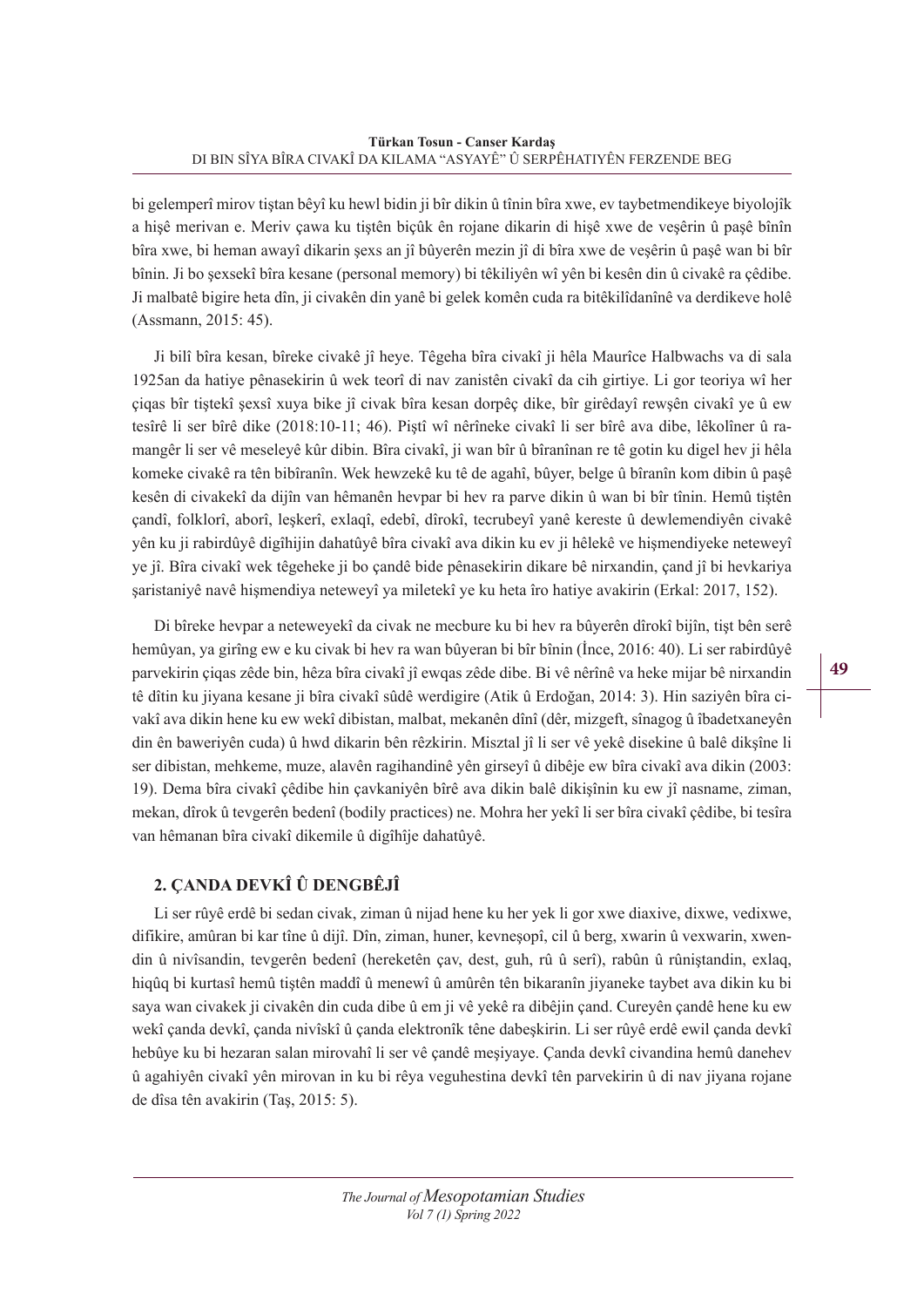Bi gotinên Canser Kardaş bi rêya tecrubeyan her cure agahî tên bidestxistin, ev agahî bi rêya ber û berhemên devkî tên parastin û sazkirin û paşê dîsa ew bi rêya van berhemên devkî digîhîjin nifşên nû û tên arşîvkirin (2017: 2). Di çanda devkî da her yek endamê civakê bi zanîn, agahî, tecrube û serpêhatiyên xwe dibin perçeyek vê çandê û tiştekî lê zêde dikin. Du kesên girîng ên vê çandê hene ku ew vebêj (yê ku diaxive, gotinê dibêje) û guhdar (yê ku axaftvan guhdar dike û gotinên wî/wê di mêjiyê xwe da bi cih dike) in. Di navbera wan da ragihandineke dualî, aktîf û zindî heye. Çanda devkî ji ber ku di civakê da bi awayekî hevpar tê avakirin, di nav gel da gelekî berbelav e, ji agahiyên bi rêya tecrube, dubarekirin û ceribandinan pêk tê. Ew pir girîng e û bi hezaran sal dewam dike.

Dema li ser erdnîgariyekê bûyerek an jî şerekî mezin biqewime aliyên beşdarî wê bûne herdu jî zirarê dibînin, lê ew li gor xwe bîrekê ava dikin, wê bi bîr tînin û ji neviyên xwe ra dibêjin. Bûyer heman bûyer e, lê bîranîn cuda ne (Connerton, 2014: 39). Bi taybetî jî hêz û îktidar di destê kê da be ew li gor xwe dîrokeke fermî ava dike, dîrok û çanda kom û nijadên din biçûk nîşan dide, tehrîfatan dike û li ser agahiyan guherînên wisa belav dike ku zirarê dide wan. Ji bo serkeftinên xwe xurttir nîşan bide dibêje "me dijmin têk bir", ji bo merivên xwe jî dibêje "qehreman", "egîd", "mêrxas" û hwd. Berevajî vê, ji bo yê li hemberî xwe jî dibêje "xayîn", "dijmin", "serhildêr", "eşqiya" û sifatên nebaş ên biçûkdîtinê bi kar tîne. Li hemû cihanê rewş bi vî rengî ye û dîrok gelemperî bi vî awayî tên nivîsandin. Lê di vê xalê da çanda devkî xwedî hêzeke girîng e, nahêle civak bîr û dîroka fermî rasterast qebûl bike, dijî vê yekê derdikeve. Helbet hin caran bîra fermî û çanda devkî dikarin bi hev ra jî bimeşîn, rasterast ne dijî hev bin jî, lê gelemperî di van mijaran da ew dijî hev xuya dikin. Her çiqas dîroka fermî ji bo berjewendiyên xwe hewleke mezin bide jî, komên kêmhêz û bindest bi çand û dîroka devkî li dijî belge, arşîv, agahî û dîroka fermî tevdigerin û li ber xwe didin. Lewra çand û dîroka devkî derveyî hegemonyaya îktidarê ye, rexneyan dike û bîreke alternatîf ava dike.

Di avakirin, berhevkirin û parastina dîroka devkî da hin kes hene ku mirov dikare bêje ew avakerên bîra hevpar a civakê ne. Li welat û erdnîgariyên cuda her çiqas ew bi navên cuda bên binavkirin jî wezîfeya wan hevpar e. Assmann dibêje bîra çandî her tim bi destê kesên taybet hatiye parastin, ji bo wan şaman, grîot, keşîş, hozanên Keltan, mamoste, nivîskar, mandarîn, fîlozof û kesên ku rayeya agahiyê bigîhînin însanan di destê wan da ye mînak nîşan dide (2018: 62). Dema em berê xwe didin civaka kurd, em bi zelalî dibînin ku tesbîta Assmann rast e. Wek gelek civakên din nivîs dereng gihîştiye civaka kurdan. Ji ber vê derengmayînê çanda nivîskî di nav kurdan da li gor ya devkî lawaztir e. Di vê civaka deng û gotin lê xurt û serdest e, dengbêj parastvanên ziman û çandê ne û tena serê xwe hêjayî xebatên berfirehtir in. Dengbêj nirxên dîrokî, çandî û civakî yên hevpar bi awayekî hunerî û estetîk bi dengê xwe digihînin nifşên nû, bi kilaman rê li ber bişaftinê digirin da ku ziman û civak nehêle û ji holê ranebe.

Dengbêjên ku ji gelek hêlan va xwedî qabiliyet in (deng, ziman, gotin, bîr û hwd) bi saya kilamên xwe bûyeran neqil dikin, bi bûyerên din ra têkiliyê çêdikin û bîreke hevpar di civakê da ava dikin. Aliyekî dengbêjiyê yê polîtîk, dîrokbêjî û civakî jî heye lewra gelek rûdanên qewimî, bûyerên tesîr li ser civakê kirine bûne mijara dengbêjan.Wan bi kilamên xwe bûyerên girîng ên wê demê wek dîroknûsekî di hişê civakê da nîvîsîne û nehîştine ew bên jibîrkirin. Rasterast bi şahidiya dengbêjan yan jî bi agahiyên gihîştine ber destên wan wek dîroknûsekî hewl dane ku ev bûyer neyên jibîrkirin. Dengbêj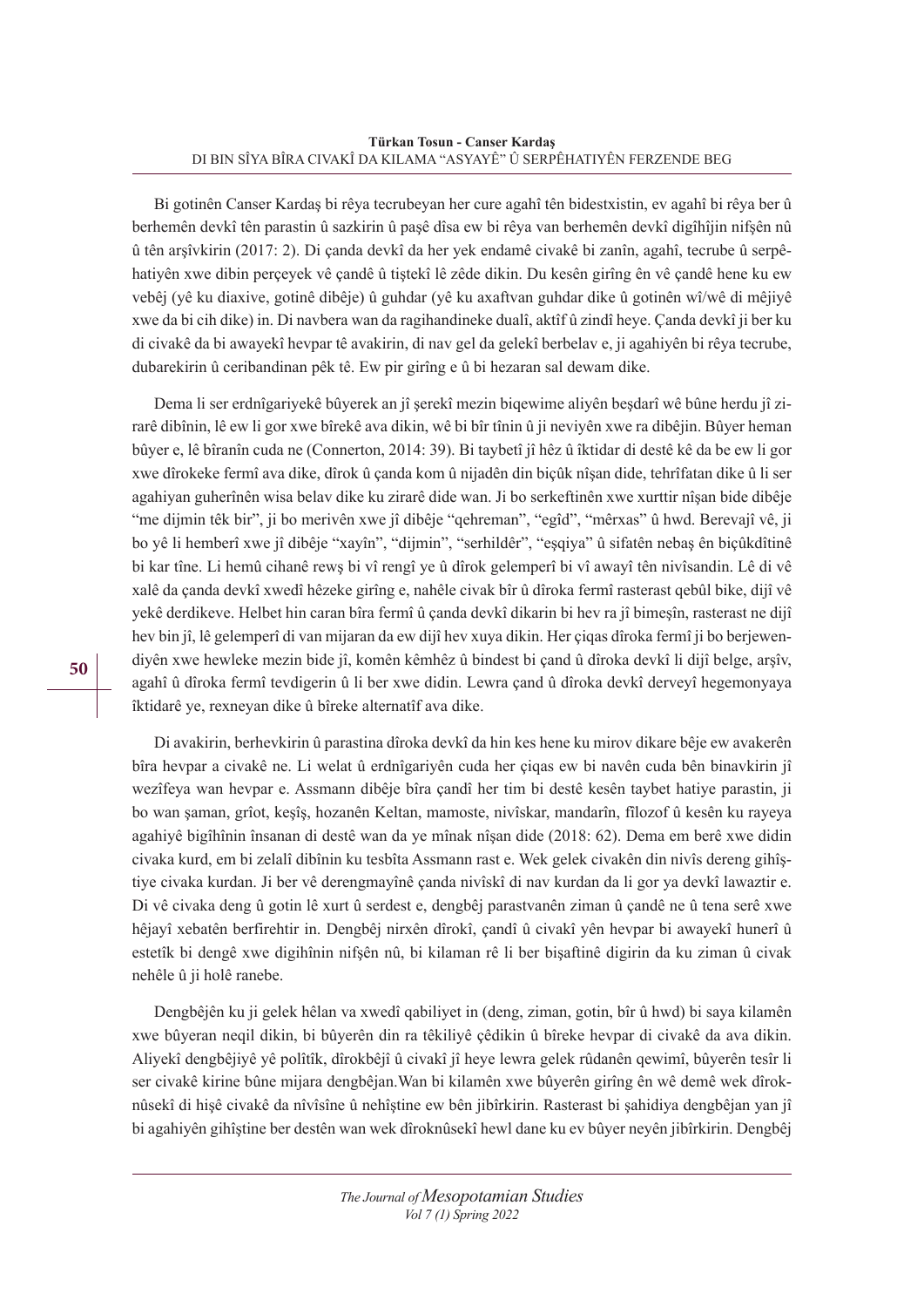Şakiro jî yek ji wan dengbêjan e ku der barê van bûyeran da gelek kilam gotine û ew gihandine heta roja me. Kilama "Asyayê" jî yek ji wan kilaman e ku em ê niha bi hurgilî li ser wê rawestin û hewl bidin rengvedanên bîra civakî di vê kilamê da raxin ber çavan.

Kilama "Asyayê" ya bûye mijara vê xebatê li ser Ferzende Begê Hesenan hatiye gotin ku ew yek ji kesayetekî herî girîng yê dema Serhildana Şêx Seîd û Serhildana Agiriyê ye. Beriya kilam bê şîrovekirin divê behsa rewşa civakî û polîtîk ya wê demê, Serhildana Şex Seîd û Serhildana Agiriyê, tesîra wan a li ser Kurdan bê kirin. Lewra naveroka kilamê bi dema Serhildana Şex Seîd ra eleqedar e (Alakom, 1998: 130) ku Ferzende Beg beşdarî herdu serhildanan jî bûye.

# **3. JI HÊLA BÎRA CIVAKÎ VA SERHILDANA ŞÊX SEÎD (1925) Û SERHILDANA AGI-RIYÊ (1926-1930)**

Dema Komara Tirkiyeyê ya nû hat avakirin gelek polîtîkayên bingeha xwe dispêrin serdestiya tirkan ketin rewacê, reformên nû yên ku wek şoreşekê bên îfadekirin çêbûn. Wê demê ji ziman û alfabeyê bigire heta cil û bergan, ji aboriyê bigire heta zagon û perwerdeyê di her qadên jiyanê da gelek guherîn çêbûn. Li gor van polîtîkayên nû Kurd tune dihatin hesibandin, ew wek "hov" û "paşverû" dihatin binavkirin, qanûnên nû dibûn sedema kokbirîna wan. Di nav rewşeke wiha da kurd li dijî vê yekê derketin û Serhildana Şêx Seîd (1925) dest pê kir. Helbet ev ji bo Tirkiyeyê bû pirsgirêkeke mezin, ji bo serhildan bê tepisandin û kesên serî rakirine bên cezakirin hewleke mezin hat dayîn. Wextê ev û serhildanên din çêdibûn jî desthilatiya fermî nedixwest di navbera van serhildan û polîtîkayên kurdan tune dihesibînin da têkiliyekê ava bike û bibêje ew ji ber van sedeman çêbûn, şûna wê digot ev serhildan ji ber berjewendiyên dewletên biyanî yên dixwazin welêt perçe bikin û kurdan gef û gur dikin çêdibin û dixwest înkarkirina nasnameya Kurd bi vî awayî ji rojevê derkeve (Özbilge, 2020: 45-105).

Di avabûna komarê da xala girîng netew-dewlet e ku li gor gotinên fermî yên dewletê Tirk netewa sereke û modern in, lê kom an jî nijadên din "hov" û "dijî nûjeniyê" ne ku kurd jî di nav wan nijadan da tên nirxandin. Kurdên ji vê rewşê aciz bûn hewl dan ku vê rewşê biguherînin û bi serokatiya Şêx Seîd di sibata 1925an da serhildanek pêk anîn. Lê serhildan piştî çend mehan têk çû, di 29ê Hezîrana 1925an da Şex Seîd û rêhevalên wî li Diyarbekirê hatin dardakirin û gelek beşdarên serhildanê jî an hatin girtin an jî hatin nefîkirin. Lê helbet Kurd dîsa nesekinîn û piştî demekê Serhildana Agiriyê (1926-1930) çêbû, lê ew jî negîhîşt encameke serkeftî. Piştî têkçûna Şêx Seîd kurdên piştgirî dane wî û beşdarî serhildanê bûne ji nav lepên komarê xwe xelas kirin, bûne koçber û reviyan binxetê, li vir jî ji bo serîrakirineke nû xwe amade kirin. Wê demê rewşenbîrên li Sûriyeyê di cotmeha 1927an da li Bhamduna bajarê Lubnanê rêxistineke navê wê "Xoybûn" ava kirin ku serokê wê yê ewil Celadet Bedirxan e (Alakom 1998: 28).

Xoybûnê hêza xwe xurt kir û fermandar Îhsan Nurî Paşayê ku herêmê baş dizane şand Agiriyê ji bo ku ew piştgiriyê bide serhildana ku ji hêla Biroyê Heskî Têlî û rêhevalên wî hatiye despêkirin. Îhsan Nûrî Paşa û Biroyê Heskî Têlî, Hikûmata Agiriyê ava kirin, alaya Xoybûnê li Agiriyê hejandin û bi saya rojnameya "Agirî"yê propagandayeke xurt meşandin (Gorgas, 2020: 22). Şer û pevçûn her ku çûn xurt bûn, piştî demekê hêza dewletê hinekî qels bû. Piştî vê hikûmatê efû îlan kir, Kurdên hatine sirgûnkirin bi efûya dewletê vegeriyan welatê xwe, lê ji ber ku Xoybûnê digot divê efûya dewletê neyê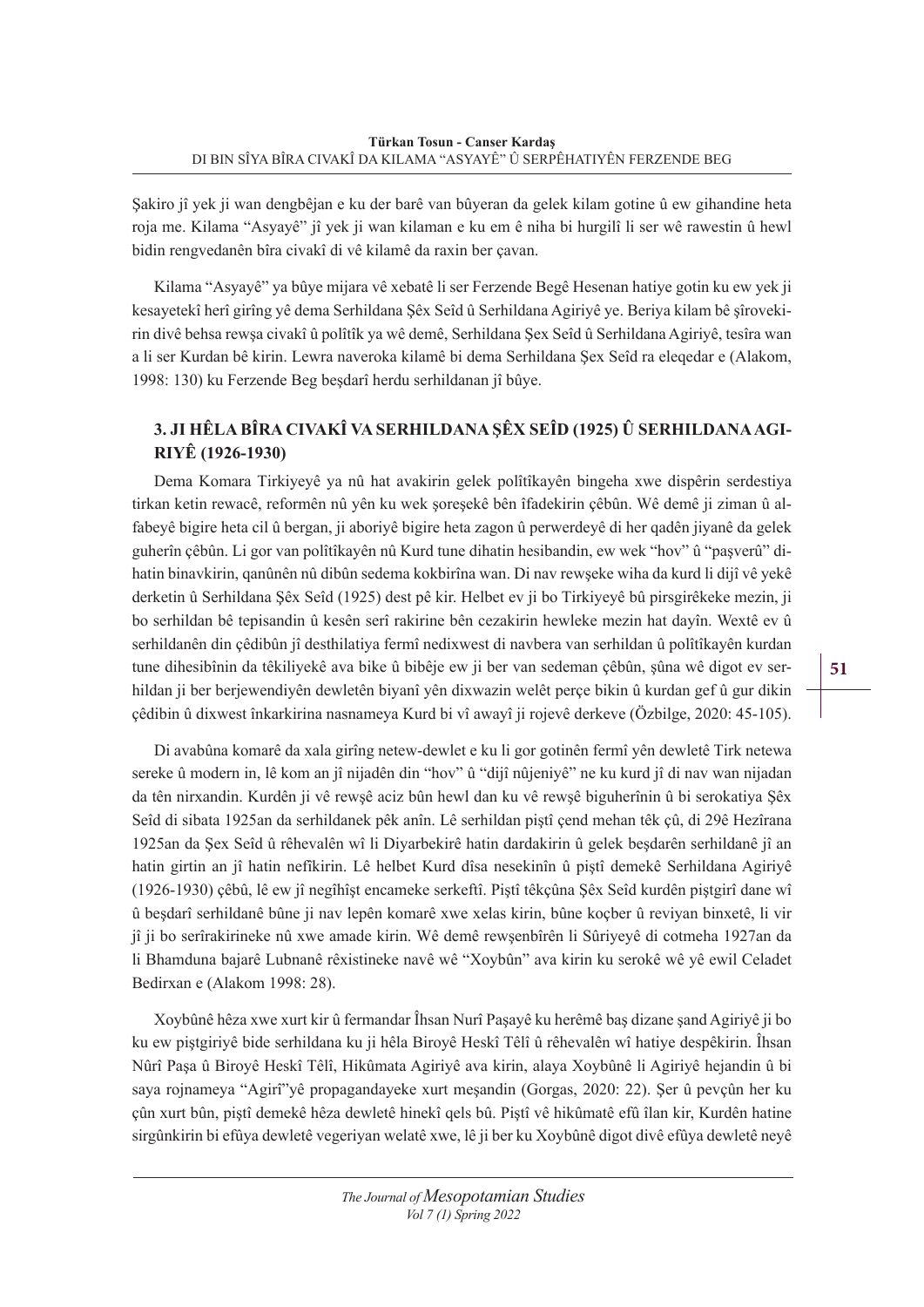bawerkirin serhildanê dîsa dewam kir (Karaman, 2004: 225-226). Her çiqas car caran di navbera herdu aliyan da hevdîtin çêbibin jî di îlona 1930î da serhildan hat şikênandin (Ulugana, 2010: 21). Lewra hêzên Îranê jî piştgirî dan hêzên tirk û bi hevkariya wan li herêmê ev şer û pevçûnên giran dawî bûn û gelek kes birîndar bûn, hatin kuştin û dîl hatin girtin (Yüksel, 2016: 660).

Serhildana Şêx Seîd û Serhildana Agiriyê ji hêla dîrok, mekan, nasname û ziman (ev hêman bîra civakî ava dikin) va mohra xwe li bîra civakî ya Kurdan xistin û şopên wan hê jî di bîra Kurdan da zindî ye. Her çiqas di dîroka fermî da kesên serî hildane bi gotinên reşkirin, biçûkdîtin û nebaşiyê bên binavkirin jî, bîra civakî ya Kurdan jî dijî van gotinan derdikeve, gotinên erênî yên wek "egîd", "mêrxas", "şervan", "gurçikpola" û "qehreman" ji bo wan bi kar tîne. Yanê li aliyekî behsa nebaşî û dijminatiya kesên serî hildane tê kirin, li aliyê din jî bîreke alternatîf tê avakirin û yên serî rakirine ji yên li hemberî xwe ra heman tiştî dibêjin û pesnê xwe didin.

Çanda devkî ya Kurdan ya ku dikare bîra civakî jî ava bike li hemberî dîroka fermî gelek agahiyên veşartî derdixe holê. Di vê çandê da Serhildana Şêx Seîd, Serhildana Agiriyê û kesên beşdarî wan bûne wek pêşeng (Îhsan Nurî Paşa, Ferzende Beg, Biroyê Heskî Têlî, Xalisê Evdilmecîd Beg, Seyîdxan, Elîcan) bûne mijar. Ew wek sembolên lehengiyê hatine şîrovekirin û bi rêya dîroka devkî ji wê rojê heta îro derbasî nifşên nû bûne. Ji van kesan Ferzende Beg jî ji ber ku di Serhildana Şêx Seîd, Serhildana Agiriyê û Makuyê da cih girtiye (Kevirbirî, 2009: 135) wek kesekî navdar di bîra civakî ya Kurdan da tê bibîranîn. Em ê ewil metna kilama<sup>3</sup> Şakiro ya ku behsa Ferzende Beg dike binîvîsin, paşê em ê behsa kesayetiya wî, bûyera di kilamê da diqewime û kesên navên wan derbas dibin, bikin.

#### **Asyayê**

*Axao hey li min li min li min wê maqûlo hey li min li min li min Asyayê bi sê denga bang dikirî go de lê lê Besrayê dayê rebenê sibe ye şereka li me çêbû qaleka li me qewimî li sûra kafirî Salah li hewşa kafirê Emîr Tûman weyla li mi nemayê tu sêr bike îro ji êvar da li ser kaniyê îro ji êvara Xwedê da tê girmîna tometîka vî zalimî, nemînim sewta vê boriyê Ecem e beşîncî mezheb e dîn û duşman e gule barûdê bi ser serê me da dibarîni fenanî taviyê va zalima dîn û duşman e tu sêr bike li me biriye nade me da deqe û mohlet û saniyê Besrayê bi sê denga bang dikirî go Ferzende mala te xira be te digo ez Ferzende me ez Ferzende me ez bavê Elfesiya siwarê Eznawir im xwedanê kuçuk çapiliyê me li welatî dordincî ordiyê mêr ser mi ra qe tunene go Besrayê agirê kulê di qapiyê te ketê ezê bi cotek gulê tometîka vî zalimê birîndar im*

3 Ev kilam ne ya Şakiro bi xwe ye, lê ji ber ku bi devê wî zêdetir belav bûye êdî wek ya wî tê şîrovekirin.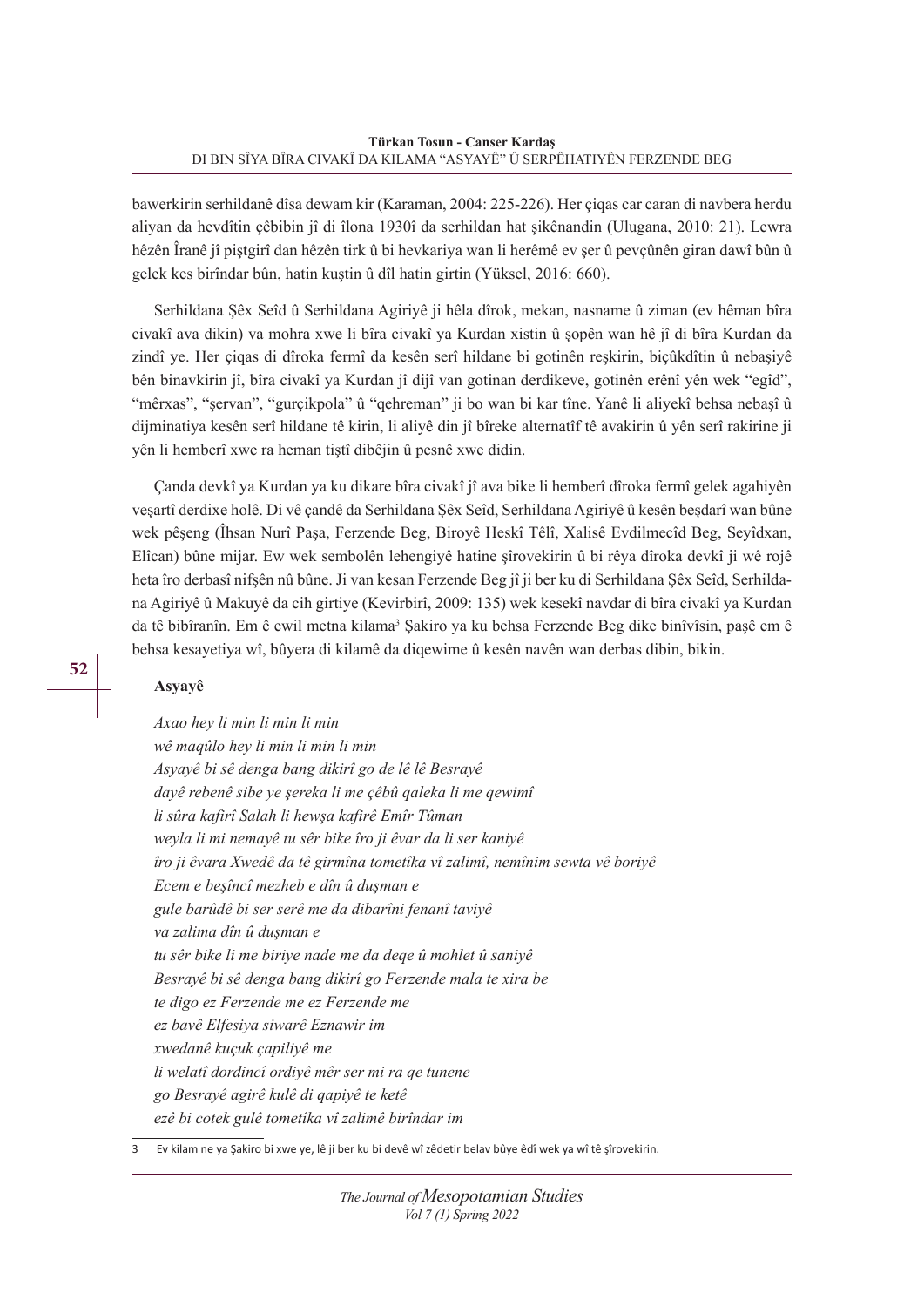**Türkan Tosun - Canser Kardaş**

DI BIN SÎYA BÎRA CIVAKÎ DA KILAMA "ASYAYÊ" Û SERPÊHATIYÊN FERZENDE BEG

*eva ne şerê Hesenan e ne şerê Heyderan e ne şerê Cibiran e ne şerê donzdeh bavê eşîrane hewşa kafirê Emîr Tûman e Ecem e beşîncî mezheb e, bê dîn û bê îman e li ser serê me hurmînê topan e, girregirrê tometîkan û makînilyan e li me biriye deqe û saniyê nade me da tu mohlet û tu eman e gavê din da li qarişî şerîata Mihemed sekiniye ji êvar da ji min ra dixwîni meydan û fermane îro ji êvara Xwedê da ezê bi cotek gulê tometîka vî zalimê birîndar im cinyazê Silêmanê Ehmed komê Hesena li pêş çavê min e heyfa mi nayê bi kuştina Silêmanê Ehmed koma Hesena ne heyfa min tê li wê heyfê ji êvara Xwedê da li qarîşê mi ji mila vekirin rutbe û nîşan û elametê Hemîdiyê Lo axao wele nabî, bîle nabî şer giran e, Keremê Qolaxasî mêrkî mêrxas e bi sê gula birîndar e tê kuştinê tu caran tu zemana jê venabî cewabekî nebixêrê hatî dibêje îro sê roj û sê şev e erz û eyalê Mala Emer li kaviliya Îranê, li ser piştê manegiya cî nabîne star tunîne lê peyabî esker em bin esker em bin em berxê Mala Emer bin qaçaxê Romê bin, firarê dewletê bin Kerem digote Evdal digo em du peyayê Mala Mistefa Axa, du tayê bi tenê bin berxê Mala Evdalê Mistê bin bi malekî minanî Mala Emerê gulîxwûn<sup>4</sup> ra bi heval bin sêr bike li me û li vê zilmê çar tixayê Qeceran û sêrbazan û papaxgenî derê qonaxa li me bigirin me herdu malê bi gulîxwûn ra bibêjin lawo tifingên destê xwe daynin teslîmê nêçelîngê<sup>5</sup> me bin Ê de lêxin bavê bavê mino de lêxin sûstema ji hustiyê xwe da bînin qûndaxê martêliyan û çepilya li erdê xin em hene ji berê di paş da qaçaxê Romê ni fîrarê dewletê ni berxê Mala Emer in biçûk û mezinê me rabûni ranebûne mirîd û canfîdayê Mala Şêx in bego*

**53** 

<sup>4</sup> Ev peyv şaş hatiye nivîsîn ku di çapa duyem a pirtûkê da wek "kulîxwîr" hatiye sererastkirin

<sup>5</sup> Nêçelîk ji bo hêzên eskerî yên Ûris tê bikaranîn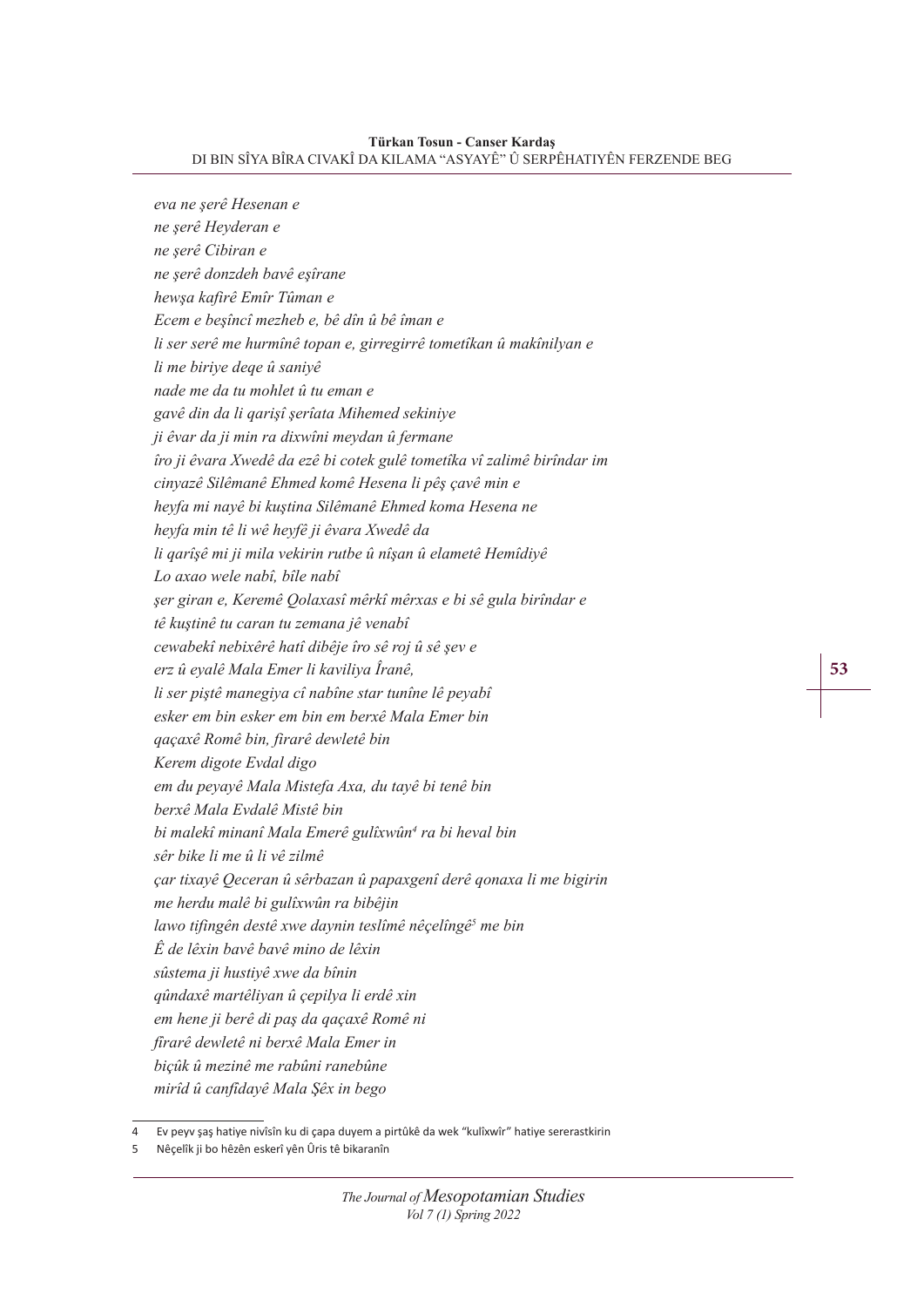*Bê axao hey li min li min li min Asyayê bi sê denga bang dikirî go de lê lê lê lê Besrayê dayê rebenê sibe ye şereka li me çêbû qaleka li me qewimî li sûra kafirî Salah li hewşa kafirê Emir Tûman dayê rebenê wa bigere mi dî teyrê ecelê<sup>6</sup> ji êvar da li ser serê Silêmanê Ehmed komê Hesena tev digere bawer bike qerebalix e yeqîn şer e Asyayê digoti Besrayê da dayê dergûşa milê te lawîn e tu bi destê Elfesya bigiri ji navê derkev here go lê dayê rebenê ji te ra ne eyb e tu ji mi ra dibêjî gotinê were bira dergûşa milê mi li dora lingê eşîra Mala Emer herdu peyayê Mala Mistefa Axa tev bigere Besrayê bi sê denga bang dikirî go Ferzende mala te xirav be te digot ez Ferzende me Ferzende me ez bavê Elfesya, siwarê Eznawir im xwedanê kuçuk çapilyê me li welatî dordincî ordiyê mêr ser mi ra qe tunene go Besrayê agirê kulê di qapiyê te ketê ezê bi cote gullê tometîka vî zalimê birîndar im cinyazê Silêmanê Ehmed komê Hesena li pêş çavê min e eva ne şerê Hesenan e ne şerê Heyderan e ne şerê Cibiran e ne şerê donzdeh bavê eşîran e hewşa kafirê Emir Tûman e Ecem e beşîncî mezheb e, bêdîn û bêîman e li ser serê me hurmînê topan e, girregirrê tometîkan û makinilyan e li me biriye deqe û saniye nade me da tu mohlet û tu eman e gava din da li qarişî şerîata Mihemed sekiniye tu sêr biki ji min ra dixwûni meydan û fermane cinazê Silêmanê Ehmed, komê Hesena li pêş çavê min e heyfa mi nayê bi kuştina Silêmanê Ehmed koma Hesena ne wele heyfa mi nayê bi tu heyfê, heyfa mi tê ji wê heyfê gavê din da dikim nakim tiliya mina eşhedê<sup>7</sup> ji xwe ra li mi nagere*

Teyrê ecele ji bo Ezraîl, rihstîn hatiye bikaranîn

<sup>7</sup> Tiliya eşhedê ku pê demançe û tiving tê bikaranîn ku gule bên berdan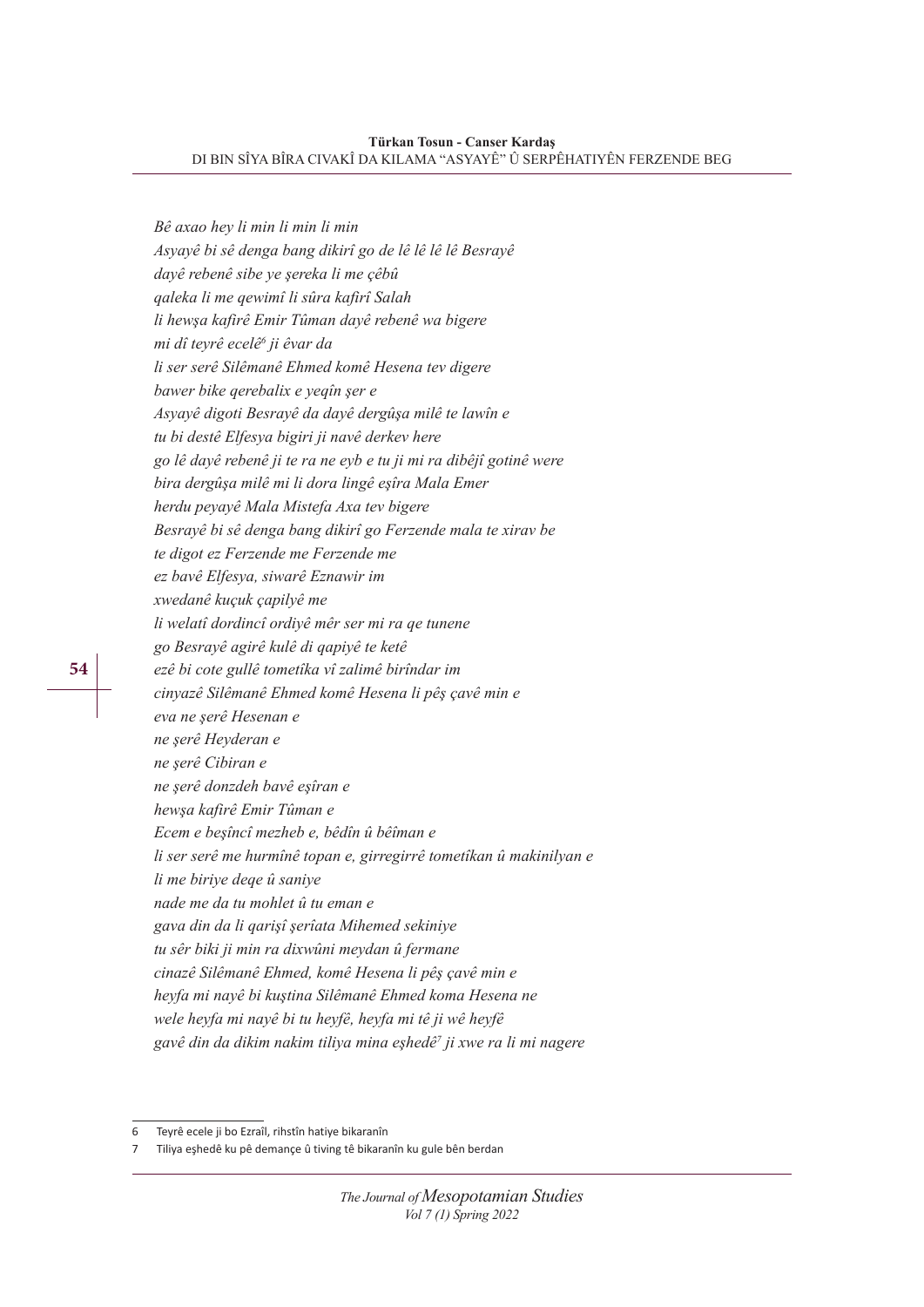*Lo Axao wele nabî bîle nabî şer giran e Keremê Qolaxasî mêrkî mêrxas e bi sê gula birîndar e tê kuştinê tu cara tu zemana jê venabî cewabekî nebixêrê hatiye dibê îro sê roj û sê şev e erz û eyalê Mala Emer li kaviliya Îranê ser piştê manegiya cî nabîne star tunîne lê peyabî esker em bin, esker em bin em berxê Mala Emer bin qaçaxê Romê bin, firarê dewletê bin Kerem digote Evdal digo em du peyayê mala Mistefa Axa du tayê bi tenê bin berxê Mala Evdalê Mistê bin bi malekî minanê Mala Emerê gulîxwûn ra bi heval bin sêr bike li me û li vê zilmê çar tixayê Qeceran û sêrbazan û papaxgenî derê qonaxa li me bigirin ji van herdu malê bi gulîxwûn ra bibêjin lao tifingên destê xwe daynin, teslîmê nêçelîngê me bin*

*Ê de lêxin, bavê bavê mino de lêxin sûstema ji hustiyê xwe bînin qûndaxê martêliyan û çepilya li erdê xin em hene ji berê di paş da qaçaxê Romê ni fîrarê dewletê ni, berxê Mala Emer in piçûk û mezinê me rabûni ranebûne mirîd û canfîdayê Mala Şêx in bego.* (Güneş-Şahin, 2018: 61-64)

# **4. LEHENGEKÎ DI BÎRA CIVAKÎ YA KURDAN DA: FERZENDE BEG**

Di Serhildana Şêx Seîd, Serhildana Agiriyê û piştî wê hin bûyerên dîrokî qewimîne ku dengbêjên herêmê li ser wan gelek kilam çêkirine. Kilama "Asyayê" jî di nav van kilamên klasîk da cih digire ku şopên wê demê di xwe da dihewîne. Ev kilama ku bi devê du jinan Asya Xanima diya Ferzende Beg û Besra Xanima jina wî hatiye gotin li ser şerê Ferzende Beg û hêzên Îranê disekine. Di kilamê da ji bilî herdu jinan Ferzende Beg jî di hin rêzikan da gotinan ji jina xwe ra dibêje. Wekî din Silêmanê Ehmed jî di kilamê da navekî balkêş e ku ew jî bavê Ferzende Beg e û di şer da tê kuştin. Keremê Qolaxasî, Emer, Mistefa Beg, Evdal, Emir Tûman jî dîsa navên balkêş in ku di kilamê da hatine bilêvkirin. Di destpêka teorîk da hatibû gotin ku têgehên ziman, nasname, civak, bîranîn, jibîrkirin, şahidî, rabirdû, dîrok û mekan wek mijarên sereke dikevin hundirê mijara bîrê ku em di kilamê da şopên van dibînin. Mînak navê hin cih û mekanan (Îran, sûra kafirî Salah li hewşa kafirê Emîr Tûman), navê hin çek û sîlehan (top, tomatîk, gule, barûd, makînelî), navê eşîr û malbatan (Hesenan, Heyderan, Cibiran, Mala Şêx), nijad, dîn, bawerî, komên din (Ecem, Qecer, Rom, beşîncî mezheb, papaxgenî), navê Elfesyayê kurê wî û Eznawirê hespê wî jî di kilamê da derbas dibin û wek bûyereke dîrokî ya rabirdûyê gelek agahiyan didin me.

**55**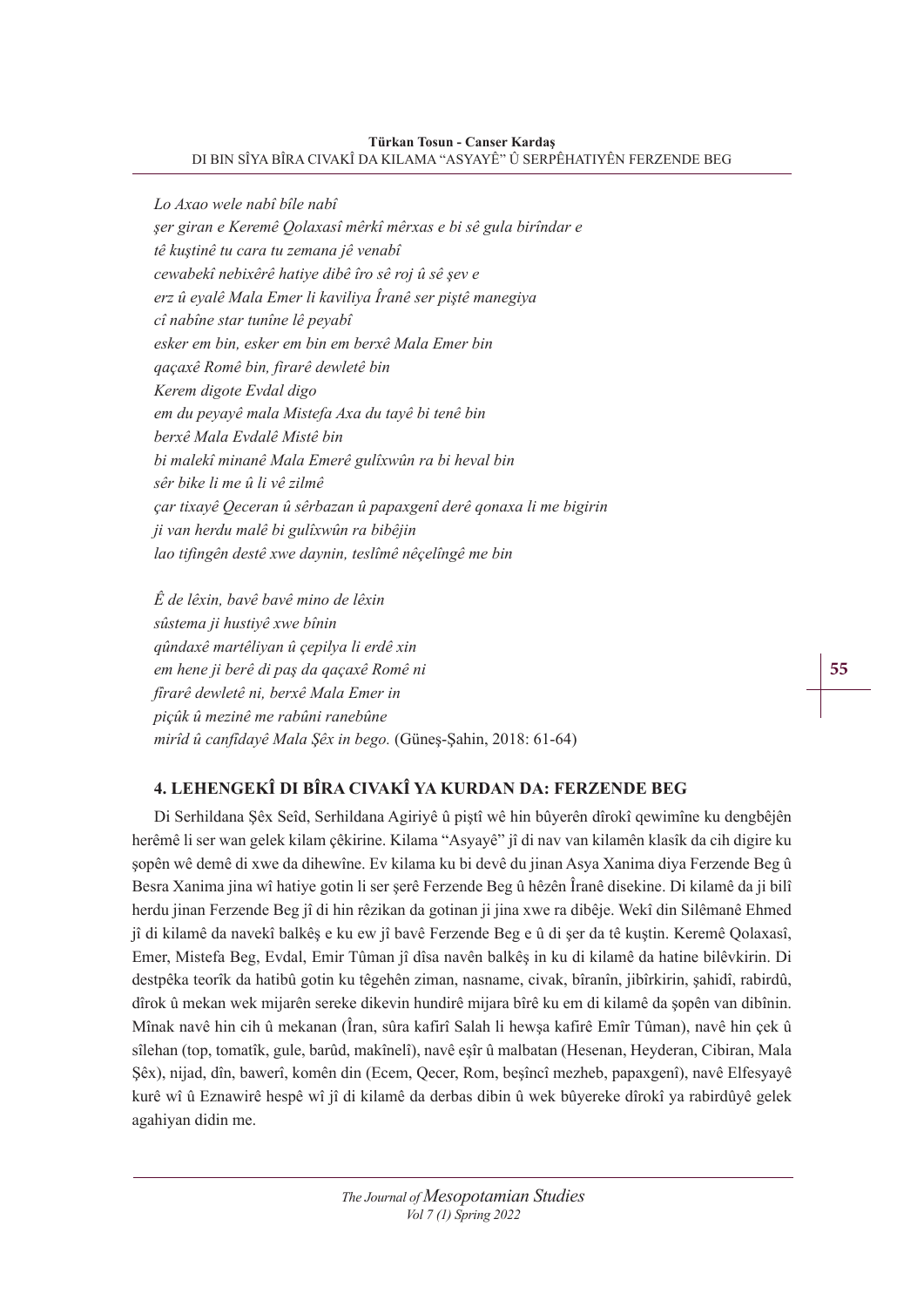Ferzende Beg kî ye, çima bûye mijara vê kilamê û di bîra civakî ya Kurdan da çima wek lehengekî tê bibîranîn? Dema em li dû van pirsan dikevin em dibînin ku ew wê demê wek kurê Silêmanê Ehmed yê ji eşîra Hesenan bi mêrxasî û şervaniya xwe li herêmê kesekî gelek bi nav û deng e. Li gor agahiyên Ekrem Malbat dide ew di navbera salên 1880-1885an da li Milazgira navçeya Mûşê hatiye dinyayê û beşdarî gelek şer û serhildanan dibe ku yek ji van jî Serhildana Şêx Seîd e. Dema serhildan têk diçe û Şêx Seîd dizane êdî ew ê bên girtin birayê xwe û kurê xwe jî di nav da hin kesan dişîne Kopa navçeya Mûşê -ew der di bin kontrola Ferzende Beg da ye- ku Ferzende Beg wan bigîhîne aliyê Îranê. Ferzende Beg, apê wî Xalid Beg, kesên ji malbata Şêx Seîd û hinekên din tevahî ji sedî zêdetir kes rê dikevin ku herin Îranê, lê rêwîtî û gihandina wan a Îranê wisa bi hêsanî nameşe. Urmiyeya Îranê wê demê di bin kontrola serokê eşîra Şikakiyan Simko Axa da ye û ji mintiqeya bakur ewletir e. Gelek kesên ji sirgûn, şer, pevçûn û serhildanan direvin, yên firar in wê demê hewl didin xwe bispêrin wê derê da ku neyên girtin. Dema Ferzende Beg û koma wî rê dikevin ku herin Urmiyeyê li ser sînorê Îranê şevekê dimînin. Qereqoleke eskerên Îranê lê ye, cawê hildide ku ew fîrar in, qomitanê Îranî ji Ferzende Beg ra dibêje bila ew çek û sîlehên xwe teslîm bikin û wisa derbas bibin herin cem Simko, lê ev şerta wî nayê qebûlkirin û pevçûnek di navbera wan da çêdibe û 36 kurd tên kuştin (URL1).

Şêx Diyadînê birayê Şêx Seîd, Kerem Begê Zirkî, Silêman Begê bavê Ferzende Beg, Reşîd Efendî, Şemsedîn Begê kurê Xalid Beg û hinekên din di vê pevçûnê da tên kuştin, hin kes dîl tên girtin, lê Ferzende Beg û yên din xelas dibin û xwe digîhînin cem Simko Axa û demekê li wir dimînin (Kahraman, 2004: 214). Simko Axa ji ber ku ew firar in wisa bi dilgermî û baş wan pêşwazî nake, lê dîsa jî wek mêvan wan li wir dihewîne. Dema Serhildana Agiriyê dest pê dike û di sala 1929an da şerê Agiriyê xurt dibe Ferzende Beg naxwaze li wir bimîne, hêzên xwe hildide û diçe beşdarî serhildanê dibe. Îhsan Nurî Paşa derbarê beşdarbûna wî ya serhildanê da vê agahiyê dide:

"Ferzende Beg ku ji eşîra Hesenî bû û di dema şerê Şêx Seîdê Mezin da bajêrê Melazgirtê ji destê Romê derxistibû, ligel brayê xwe Kazim Beg, kurapê wî û çend mêrên Hesenî xwe gihandin bi Agrî. Xalis Beg, kurê Abdulmecîd Begê Sipkî, Taceddîn Beg, ji serokên xêlê Zerkî, Edoyê Ezîziyê Heyderî, reîsek canbêzaran, Ehmedê Hacî Bro ligel çend brayên xwe, Seyid Abdulwehab Efendî û kurapê wî Seyid Resûlê Berzencî ku ji ciyê durxistina xwe, Izmîr, helati bûn, yek li dû yekî hatin Agrî" (1984: 28).

Osman Sebrî, wextê behsa lehengiya Ferzende Beg dike dibêje: "Di serhildana Agiriyê da ji bo parastina sînorên çiyê û gaziyên bilez hewcedariya siwariyan bi hespan hebûye ku wek wezîfe ji Ferzende Beg tê xwestin ku ew li herêmê bigere, ji gundan ji bo şervanan hespan berhev bike. Ferzende Beg û merivên wî dema ji çiyê dadikevin gundan li pêş Geliyê Zîlan alayeke eskerên Tirk derdikeve pêşberî Ferzende Beg û pevçûn çêdibe, lê ew wan têk dibe, hesp û cebilxaneya Tirkan jî dibe, heta carekê jî ew giran birîndar dibe, lê ew dev ji serhildanê bernade (2016: 27-29). Di Serhildana Agirîyê da jî Kurd bi ser nakevin û çend sal şûn da têk diçin. Îhsan Nurî Paşa û jina wî diçin Îranê. Ferzende Beg, Biroyê Heskî Têlî û eskerên wan hinekî zehmetiyê dikşînin lê paşê ew jî xwe digîhinin Îranê.

Di sala 1931î da dema li Makuya Îranê Serhildana Makuyê çêdibe Ferzende Beg û Biroyê Heskî Têlî vê carê jî li hemberî Îranê beşdarî vî şerî dibin. Lê Biroyê Heskî Têlî di şer da tê kuştin, Ferzende Beg jî birîndar dibe û dîl tê girtin (Alakom, 2021: 3). Ew li navçeya Qesrî Sencerê ya nêzîkî Tehranê di girtîgehê da tê girtin, jina wî Besra û kurê wî Elfesya jî li Tehranê di bin çavdêriya Îranê da dimînin.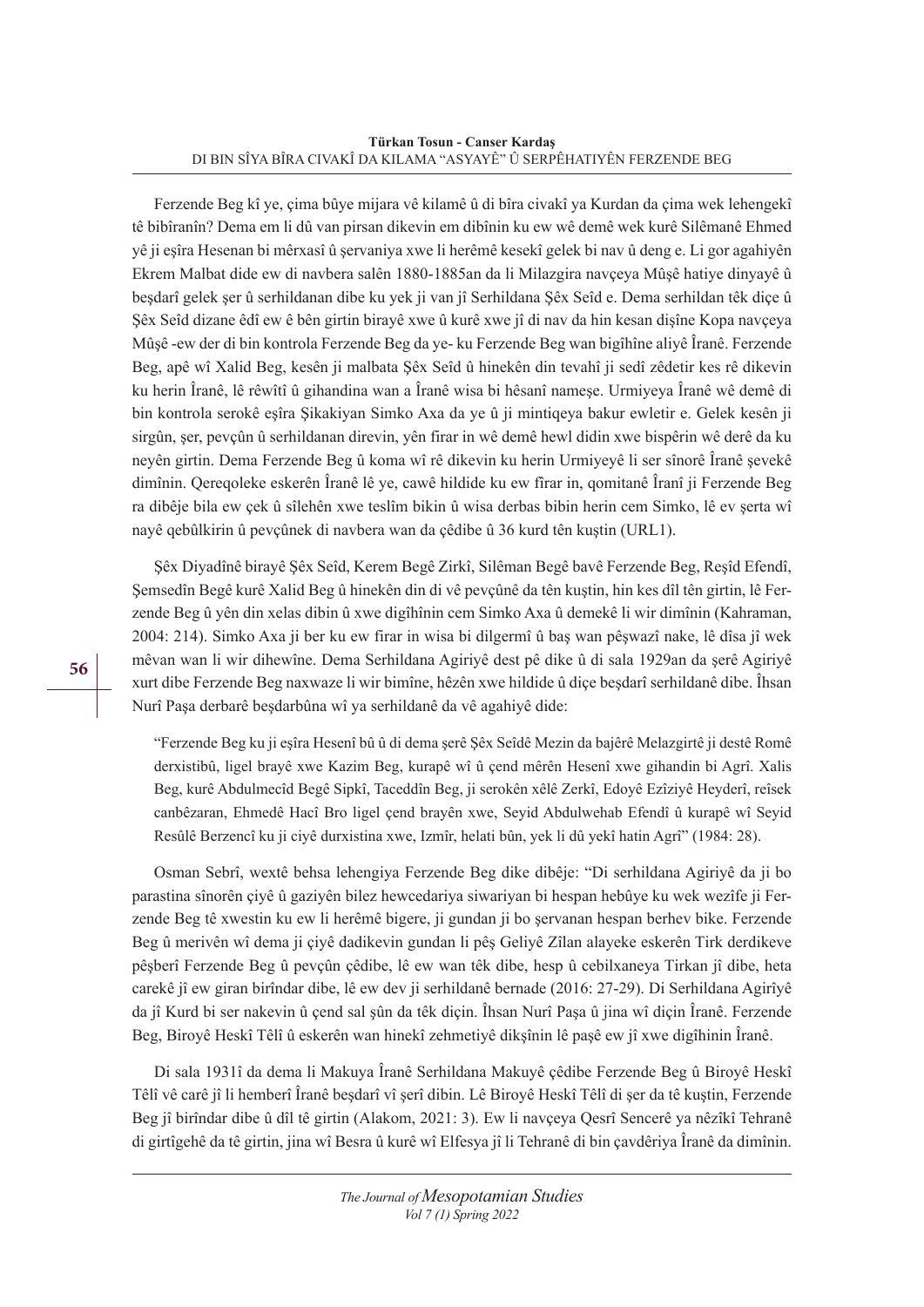Nadir Begê kurê Kor Huseyîn Paşa yê bi Ferzende Beg ra di heman girtîgehê da girtiye di bîranînên xwe da behs dike ku rejima Îranê gelekî êş bi wî daye kişandin û îşkence li wî kiriye. Ew beriya sala 1939an li girtîgehê tê jehrîkirin û kuştin. Osman Sebrî dema behsa çiyayê Agiriyê dike behsê tîne ser wêrekiya Ferzende Beg û derbarê birîndarbûn û jehrîkirina wî da wiha agahiyê dide:

"Wê rojê neyar sed û sî guleyên topan li kozika torinê Hesenan dabûn û şeş birînên xedar di ran û parsûyên wî da vekiribûn. Roj nêzîkî êvarê bû ku bi hikmê topan qûça ku qelaçe li ser bi carekê ser û bin bû. Toz û dûman di qelaçeya Ferzende de wekî ewrekî gewr radibûn û li qûntarên te belav bûbûn. Mirov bawer nedibûn ku di nav wê birkana êgir û dûmanê de tinawir bimîne. Lê Ferzende, wekî şêrê ku di hewingê de bibirîn dibe; hîn nuh dest bi halan û zirtan dikir. Wê gavê hevalan digotê: "Ferzende! Neyar cihê te nasiye û birînên te xedar in, rabe em hinekî te bi şûn de bibin." Ewî bi dengê xwe yê box li wan vedigerand: "Mala we neava, ma hûn nizanin ku mêrxasên mala Emer ji me torinên malbatê re riya revê venekirine. Şerên Ava Heftreng û Mêrgekulavê hîn di bîra me de ne. Lê bidin û neyar serwextî halê xwe nekin. Mirin jî bi camêrî xweş e." Ev pandîyê te yê mêrxas di Keleha Xoyê de berî du salan hat jehirandin" (2016: 77).

Navê Ferzende Begê Hesenî di gelek kilaman da derbas dibe û behsa egîdî, mêrxasî, şervanî û qehremaniya wî tê kirin. Di vê kilamê da jî ev pesindayîn xwe dide der û rêzikên kilamê nîşan didin ku navê wî di dîrokê da navekî girîng e. Di çanda kurdan da dema pesnê mêrekî bê dayîn û behsa wî bê kirin dibêjin bavê filankesê, kurê filankesê, neviyê filankesê, ji filan eşîrê, siwarê filan hespê û hwd. Ev gotin û form ji bo rêznîşandanê û pesindayînê tên bikaranîn, kodên mêranî û feodalîzmê di xwe da dihewînin. Ji bo ku urt û ocaxa malbatekê neqele kur yanî mêr kesên girîng in, lewra malbat û eşîr bi saya wan dewam dikin. Dema ew bên kuştin berdewamiya wan jî ji holê radibe. Di gelek kilaman da û berhemên din ên çanda devkî da em van form û qaliban dibînin. Wextê em berê xwe didin vê kilamê dema behsa Ferzende Beg tê kirin jî di hin cihan da ew wek "Bavê Elfesya" yanê bi navê kurê xwe, hin caran jî wek "Siwarê Eznawir" yanê bi navê hespa xwe tê behskirin.

Der barê navê Elfesya di hin cihan da "Ferzende Begê bavê "Efrasîyab" jî tê gotin (Sebrî, 2016: 28). Ji bo navê hespa wî jî Enzawir hatiye bikaranîn. Navê Ferzende Beg di kilamê da hin caran jî wek "qaçaxê Romê" û "firarê dewletê" tê bikaranîn. Metafora hespê di gelek kilam û çîrokên Kurdan da balê dikşîne ku di vê kilamê da jî navê hespa Ferzende Beg hatiye bilêvkirin. Em dibînin ew siwarê Eznawir e, hespa wî biqîmet e, navdar e û ji hêla xweyiyê xwe va gelekî tê hezkirin. Dema em berê xwe didin navê Eznawir (Aznavur) em dibînin ku peyveke gurcîyan e û tê meneya "mezin, qerase, bihêrs, sert, rûtirş û zalim" (Komisyon, 2011: 217-218). Li gor van agahiyan meriv dikare bibêje ku ev hesp hespeke mezin, xurt, biheybet e û çavê însanan ditirsîne ku ji ber vê bi zanetî ew wek nav hatiye bijartin.

## **4. 1. Jineke ji Mêrê Xwe ra Bûye Palpişt: Besra Xanim**

Di şer û pevçûnan da ji ber ku hêz û taqeta wan kêm e zirara herî mezin digîhîje jin, zarok, kal û pîran, ew dikevin li ber destan û perîşan dibin. Lê her çiqas rewş wisa be jî wek her miletî di nav miletê Kurd da jî jinên wêrek yên wek "şêrejin" tên binavkirin hene. Ew li gel mêr, bav û birayên xwe di şer da cih digirin û naxwazin wisa bêçare û belengaz teslîm bibin. Jinên Kurd jî li gor dema ku lê jiyane gelekî baş hespan siwar bûne, çek û sîleh bi kar anîne û derketine hemberî mêran ku vê yekê bala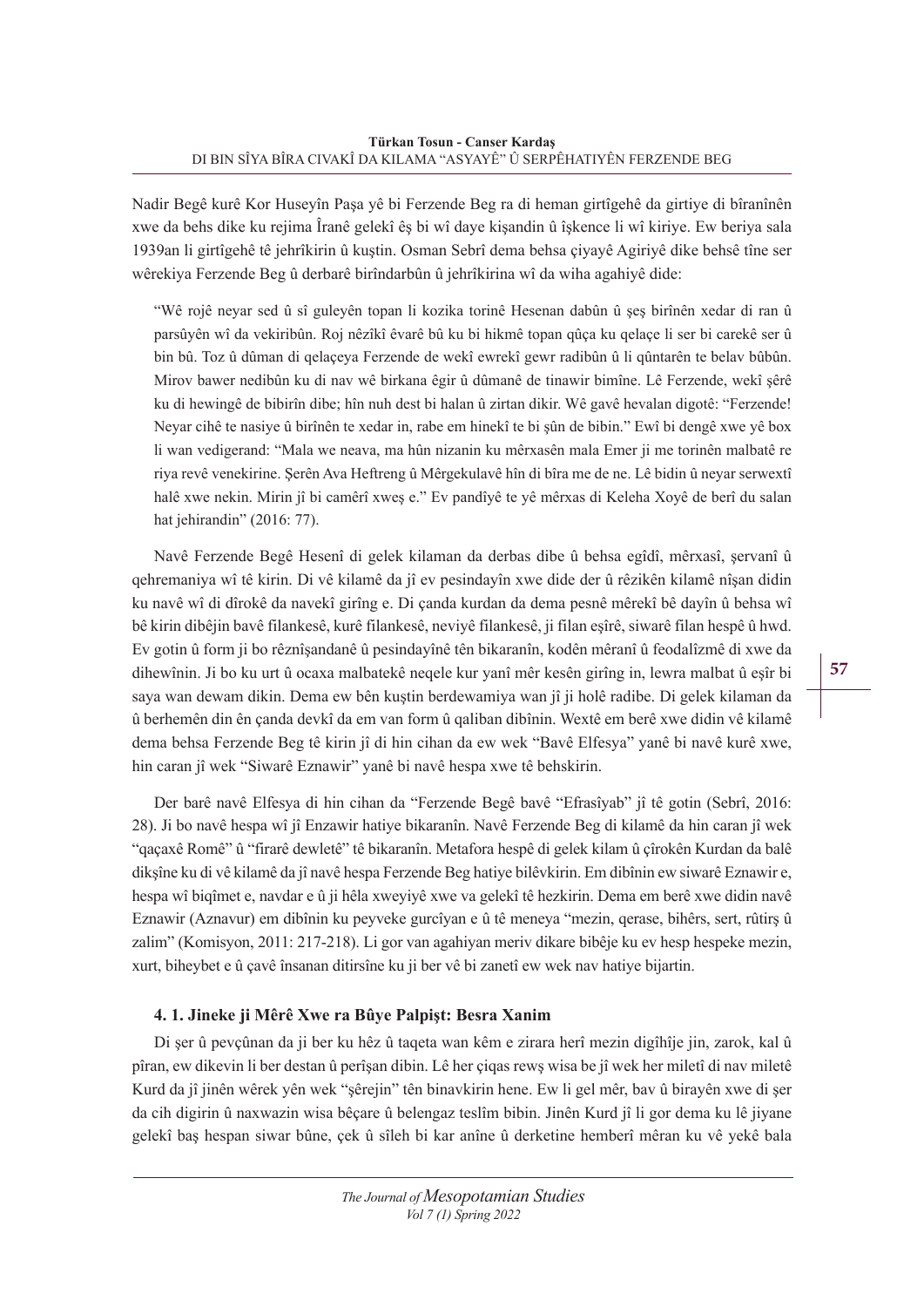mîsyoner û dîplomatên biyanî jî kişandiye (Kutlay, 2011: 361). Di çend rêzikên vê kilamê da jî behsa Besra Xanimê û dergûşa wê tê kirin. Dema Asya Xanima diya Ferzende Beg dibêje bûka xwe Besrayê dergûşa milê wê (Elfesya) law e bila ew destê Elfesya bigire û ji nav şer derkeve here, Besra Xanim wek gelek jinên Kurd bersivê dide xwesûya xwe û dibêje:

 *"lê dayê rebenê ji te ra ne eyb e tu ji mi ra dibêjî gotinê were bira dergûşa milê mi li dora lingê eşîra Mala Emer herdu peyayê Mala Mistefa Axa tev bigere" (Güneş-Şahin, 2018: 63)*

Em bi van gotinên Besra Xanimê têdîgîhêjin ku herçiqas dergûşa wê kur be û li gor çanda Kurdan qîmeta wî zêde be jî, li hemberî mezin, mêr û mêrxasên malbatê tu qîmeta wî tune. Ji ber vê dibêje bila "ew dora lingê wan bigere" yanî qurbana wan be, çi dibe bila bibe ew ê terka mêrê xwe û malbatê neke. Qasî ku tê zanîn Besra Xanim û Asya Xanim jî di Serhildana Agiriyê da beşdarî refên şervanan bûne. Rojnamevana Îngiliz Rosîta Forbes ya di dema serhildanê da li ser sînor bûye jî şahidiya şerkeriya jinên Kurd kiriye û dibêje jinên Kurd nizanin tirs çi ye (Alakom, 1998: 136).

Dema em berê xwe didin Besra Xanimê em dibînin ku ew bi sê kesan ra zewiciye ku Ferzende Beg mêrê wî yê duyem e. Besra Xanim ewil jina Mihê Mirzê bûye. Dema Zubeyîr û Mihêyê mêrê wê li ser meseleyekê li hev dixin û Mihê tê kuştin, Besra Xanim bî dimîne. Ferzende Beg, Besrayê direvîne û bi Besrayê ra dizewice (Aras, 2009: 34-35). Di vê xalê da divê bê destnîşankirin ku Elfesyayê kurê Besra Xanimê yê ji Ferzende bûye her çiqas zêdetir bê zanîn jî kurekî wê yê ji Mihê çêbûye heye ku ew jî Fesîh e. Fesihê kurê Besra Xanimê ji ber ku diya wî cara duyem dizewice û ew bê bav û bê dê dimîne gelekî êş kişandiye û li gor agahiyan ew 14-15 salî beşdarî nav merivên Elîcan (yek ji mêrxasên Serhildana Seyîdan û Berazan e) dibe û di serhildanên Kurdan da dibe şervan, lê ew her tim di dilê xwe da dijminatiya Ferzende Beg dike.<sup>8</sup>

Besra Xanima jina Ferzende Beg ya ku di kilaman da navê wê jî tê bilêvkirin wek jineke jêhatî rêhevala Ferzende Beg e, piştgir û hevjîna wî ye û ji ber vê jêhatîbûna xwe di bîra civakî ya Kurdan da cihekî girîng digire. Dema Ferzende Beg dimire jî li wî xwedî derdikeve, termê mêrê xwe yê herdu çavên wî hatine derxistin ji girtîgehê teslîm hildide, li Tehranê wî defin dike û li ser kêlika gora wî jî "Mîrê Mêran Ferzende Beg" dide nivîsandin (Alakom, 1998: 135). Di beşa teoriyê da hatibû gotin ku dîroka fermî li gor berjewendiyên xwe agahiyan belav dike û kesên dijî xwe bi sifatên "serhildêr", "eşqiya" û hwd bi nav dike, lê bi vê tevgera Besra Xanimê (definkirina cinazê mêrê xwe û nivîsandina mîrê mîran) carek din em destnîşan dikin ku bîreke civakî ya dijî desthilatan wiha ava dibe. Lewra yên vê kilamê guhdar dikin, yên herin ser gora wî û yên van serhildanan bişopînin bi saya van agahiyan dibînin ku ew ne "eşqiya" û "serhildêr" e. Bi saya vê bîra alternatîf rastiyeke din jî dibînin û ev bîr ji hêla civakê va tê pejirandin û di nav nifşan da belav dibe. Dema Ferzende Beg di Hefsa Qesrê da tê hepiskirin Besra Xanim jî di hepsa malê da bi salan tê girtin. Piştî mirina Ferzende Beg (1939) jî Îran biryara hepsê ya Besra Xanimê betal nake. Li ser vê yekê ew daxwaznameyekê (di 3yê mijdara 1941î da) ji rêvebirên Îranî ra dinivîse ku bila êdî bê berdan (Yüksel, 2016: 667). Li gor agahiyên Zerîfa Xanima jina Nadir Begê kurê Kor Huseyîn

<sup>8</sup> Li gor agahiyên Mehmet Tosun (Ew rû bi rû bi Fesîh ra li Kopa navçeya Mûşê axiviye û serpêhatiyên wî guhdar kiriye) Fesih dibêje dema bavê wî Mihê tê kuştin Elî Zîverê mezinê eşîrê diya wî bi zorê dide mêr. Dema wê dibin şimikeke diya wî di rê da dikeve. Fesîh dixwaze xwe bigîhîne wê, lê nikare. Ji ber êtîm û sêwî dimîne di 14-15 saliya xwe da dibe qaçax û beşdarî çeteya Elîcan dibe. (ÇD2) Lê li gor agahiyên Ahmed Aras didin jî Ferzende tê û Besra Xanimê direvîne (Aras, 2009:35).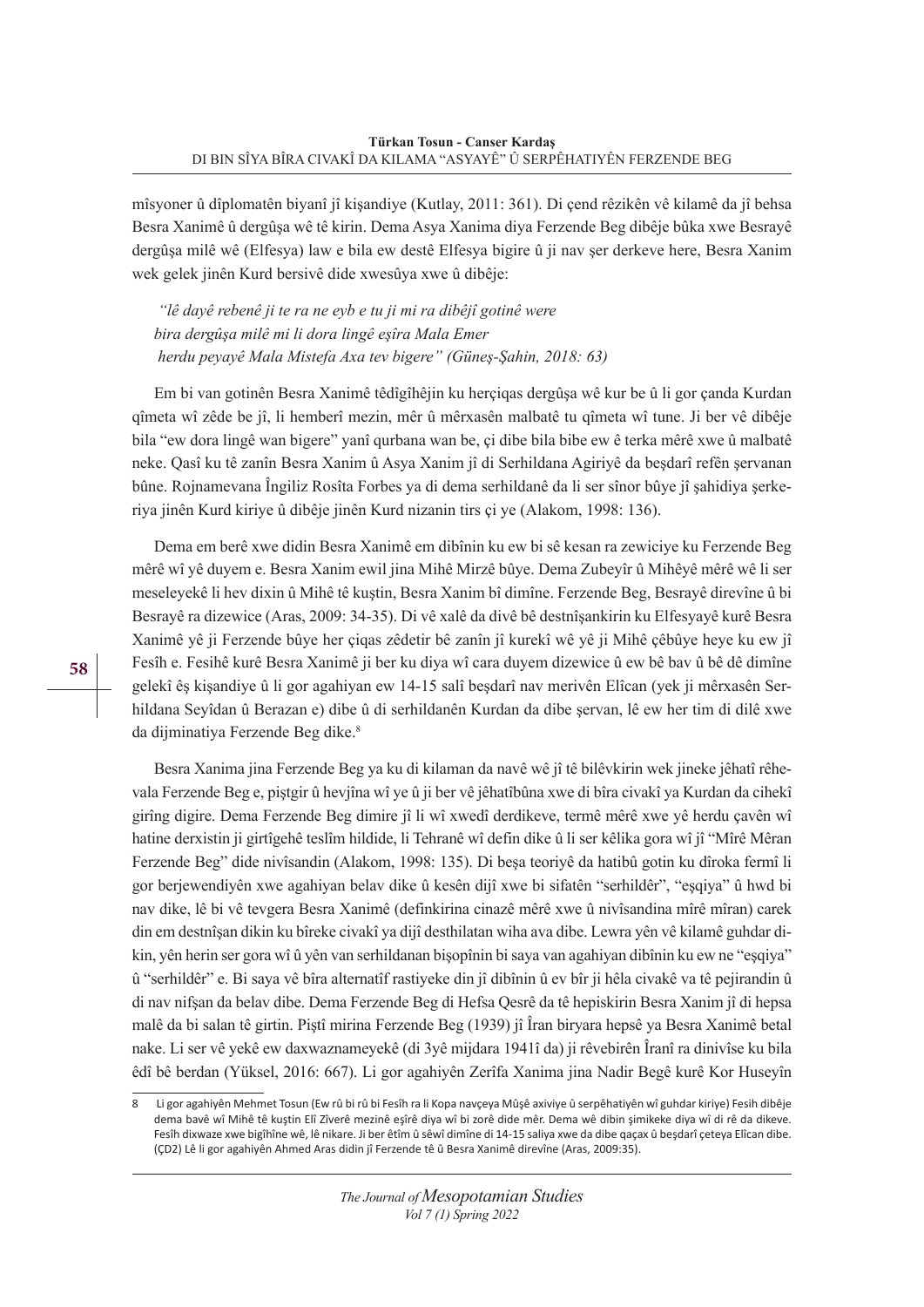Paşa, Besra bi tiyê xwe Kazim (birayê Ferzende Beg) ra dizewice û paşê vedigerin Qeyseriyê, lê ji ber van bûyerên travmatîk derûniya wê xirab dibe û ew dîn dibe (Alakom, 1998: 135).

### **4.2. Kodên Çandî û Bîra Civakî di Kilamê da**

Kilama "Asyayê" dema tê guhdarîkirin ew rewşa travmatîk ya Ferzende Beg tê da ye, kodên eşîrîyê, metaforên çanda kurdî, pevçûna xurt a di navbera Ferzende Beg û yên li hemberî wî xwe bi zelalî nîşan didin. Ji bilî naveroka kilamê dema Şakiro bi dengekî biêş dike kalekal û kilamê dibêje ew bûyer, pevçûn û rewşa wê demê wek fîlmeke dîrokî teswîrekê li ber çavan radixe. Di gelek kilaman da jinek bangî jinekê dike û dibêje "rebenê, porkurê, gulîbirê hela rabe, binihêre û hwd" ku di vê kilamê da jî em van gotinên kurdî dibînin. Lewra li vir jî Asyaya diya Ferzende Beg ji bûka xwe Besrayê ra dibêje "dayê rebenê sibe ye şerekî li me çêbû qaleka li me qewimî" û egîtê mala wan (Ferzende) yê ku gelek kes pesnê wî didin li hemberî hêzên Îranê di kesîriyê û tengasiyê da maye. Dema em berê xwe didin kilamê em dibînin du jin bangî hev dikin û ji xwe ra dibêjin "ez reben im".

Wek gelek çandan di çanda Kurdî da jî dayik, jin û xwîşk wek stûna malan hêlînê çêdikin, bermaliyê dikin, dertkêş û kedkar in. Bav, bira, mêr an jî kurê wan wextê diêşin an jî hestiyar dibin xwe davêjin hembêza wan û li wir aş dibin. Ji ber xulqîyetê (bîyolojî û derûniyê) gelemperî jin li gor mêran bêtir hestiyar, diltenik û hesas in. Ji ber vê yekê ye ku dema bûyerek biqewime ewil jin xemgîn dibin û hêsiran dibarînin. Di civaka Kurdan da a ku mêr lê serdest in jî jin gelekî girêdayî bav, bira, mêr an jî kurê xwe ne, dema tiştek bê serê wan, yek ji wan nexweş bikeve, bimre an jî bê kuştin jinên malbatê êdî xwe tune dihesibînin; dibin reben, porê xwe kur dikin, guliyên xwe dibirin, dibêjin ew ê mala xwe mîrat bikin û ocaxa xwe kor bikin. Lewra êş û kesera mirina hezkiriyên xwe (bav, bira, kur) di dil û hinavên xwe da dikişînin. Di gelek kilaman da îfadeyên xwefedakirinê û qurbanîkirinê hene wek mînak: Ez gorî, ez qurbana te me, ez reben im, nemayê, ez nemînim, min porkurê, min gulîbirê, min kezîkurê, min serkurê û hwd. Schafers dibêje ev îfade nîşan didin ku dema jin xwe terîf dikin jiyana xwe bi şexsiyeta kesên din va girê didin (2016: 27). Di vê kilamê da jî Asya û Besra dibêjin ew reben, belengaz û xemgîn in, lewra egîtê mala wan Ferzende Beg di nav şerekî giran da ye, birîndar e û ew dixwazin xwe ji bo wî feda û qûrban bikin.

Wek hêmaneke sereke mekan jî di bîra civakî da cihekî girîng digire. Di hişê merivan da mekan bi navên xwe, bi sînorên xwe û bi bûyerên lê qewimîne va nexşeyekê ava dikin. Wextê şexs an jî civak bûyerekê bînin bîra xwe mekanê jî bi bîr tînin, lewra bûyer miheqeq li cihekî (mal, baxçe, gund, bajar, welat, behr, çol, gol û hwd) diqewimin û pirsa "li ku?" dibersivînin. Dema em berê xwe didin mekanê ku di kilamê da behsa wê tê kirin ew cihê ku şer lê hatiye kirin e. Em ji van risteyan xwe digîhinin agahiyê ku şer li Îranê, hewşa Emîr Tûman çêbûye;

 *"dayê rebenê sibe ye şereka li me çêbû qaleka li me qewimî li sûra kafirî Salah li hewşa kafirê Emîr Tûman"*

*cewabekî nebixêrê hatî dibêje îro sê roj û sê şev e erz û eyalê Mala Emer li kaviliya Îranê, li ser piştê manegiya cî nabîne star tunîne lê peyabî* (Güneş-Şahin, 2018: 61-62)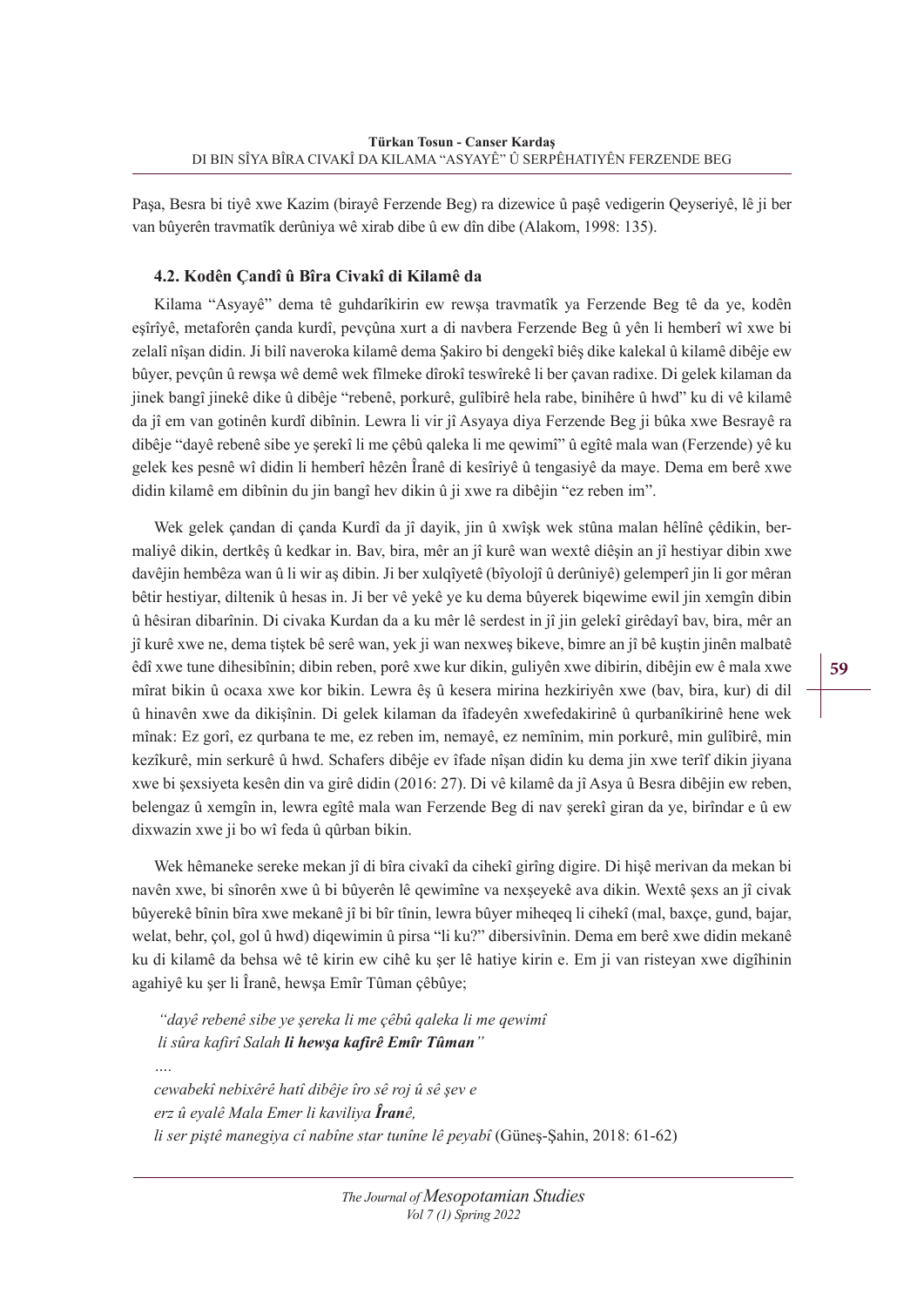Li gor agahiya Yüksel dide Emir Tûman rutbeyeke eskerî ye ku tê wateya tumgeneral ango ew kesê ku fermandariya deh hezar kesan dike (2016: 664). Li gor deşîfreya kilamê ya Güneş û Şahin kirine jî navê Emîr Tûman wek navekî taybet, mezin hatiye nivîsîn û dibe ku ev navê şexsekî be jî (2018: 61). Li gor belgeyeke fermî ya dewletê ya dîroka wê 26ê Gulana 1930 e di navbera serhildêr û hêzên Îranê da li Akgolê şer çêbûye û kurapê Emîr Tûman jî hatiye kuştin (Kara, 2010: 382). Di bin siya van agahiyan da her çiqas baş zelal nebe jî Emîr Tûman dibe ku şexsek be navê wî Salah be, an jî ew rûtbeyeke eskerî be û kesê wek fermandar serokê eskeran be û hêzên Îranî sembolîze dike.

Di kilamê da behsa Asya Xanima diya Ferzende Beg jî hatiye kirin, lê jina ku zêdetir derdikeve pêş Besra Xanima jina wî ye. Em li vir şopên bîra şexsî dibînin ku Besra Xanim hewl dide bîne bîra mêrê xwe ku ew kesekî jêhatî û leheng e, bila vê yekê ji bîr neke. Lewra di navbera wê û Ferzende Beg da axaftineke wiha derbas dibe:

*"Ferzende mala te xira be te digo ez Ferzende me ez Ferzende me ez bavê Elfesiya siwarê Eznawir im xwedanê kuçuk çapiliyê me li welatî dordincî ordiyê mêr ser mi ra qe tunene"* (Güneş-Şahin, 2018: 61)

Li vir bi gotinên wek "bavê Elfesiya", "siwarê Eznawir" û "mêr ser mi ra qe tunene" va bi têra xwe pesnê egîd û mêrxasiya Ferzende Beg tê dayîn. Li ber çavê Besra Xanimê û civakê Ferzende Beg mêrekî li ser mêran ra ye, qedir û qîmeta wî zêde ye. Di vê kêliyê da heke em hinekî behsa îfadeyên wek "egîtê mala bavê min", "bavê filankesê", "mêr ser wî ra tune ne", "egîd û mêrxas" û hwd yên di kilaman da bûne qalib bikin em dibînin ku ev gotinên pesindayînê ne. Çaxê jin pesnê mêrên malbata xwe didin, behsa qehremanî, şervanî û wêrekbûna wan dikin van gotinan bi kar tînin û ev gelempêrî di stranên şer û lehengiyê da derbas dibin. Bi van gotinan Besra Xanim dixwaze Ferzende Beg ji bo şer gur bike, motîvasyona wî zêde bike ku ew li ser hemdê xwe va bê û yên li hemberî xwe têk bibe. Him pesnê wêrekbûna wî dide û him jî bibîrxistina rojên berê va naxwaze mêrê wî têk biçe. Lê Ferzende Beg ji bo ku balê bikişîne giraniya şer, rewşa tê da û hêz û cebilxaneyê wiha dibêje:

*"Besrayê agirê kulê di qapiyê te ketê ezê bi cotek gulê tometîka vî zalimê birîndar im eva ne şerê Hesenan e ne şerê Heyderan e ne şerê Cibiran e ne şerê donzdeh bavê eşîrane hewşa kafirê Emîr Tûman e Ecem e beşîncî mezheb e, bê dîn û bê îman e li ser serê me hurmînê topan e, girregirrê tometîkan û makînilyan e li me biriye deqe û saniyê/nade me da tu mohlet û tu eman e"* (Güneş-Şahin, 2018: 61)

Ferzende Beg bi van gotinan dixwaze ji Besra Xanimê ra bibêje êdî qîmeta mêranî û şervaniyê nemaye, ew çiqas jîr û jêhatî be jî wextê şert û merc ne wek hev bin, hêza wî li gor yên li hember kêm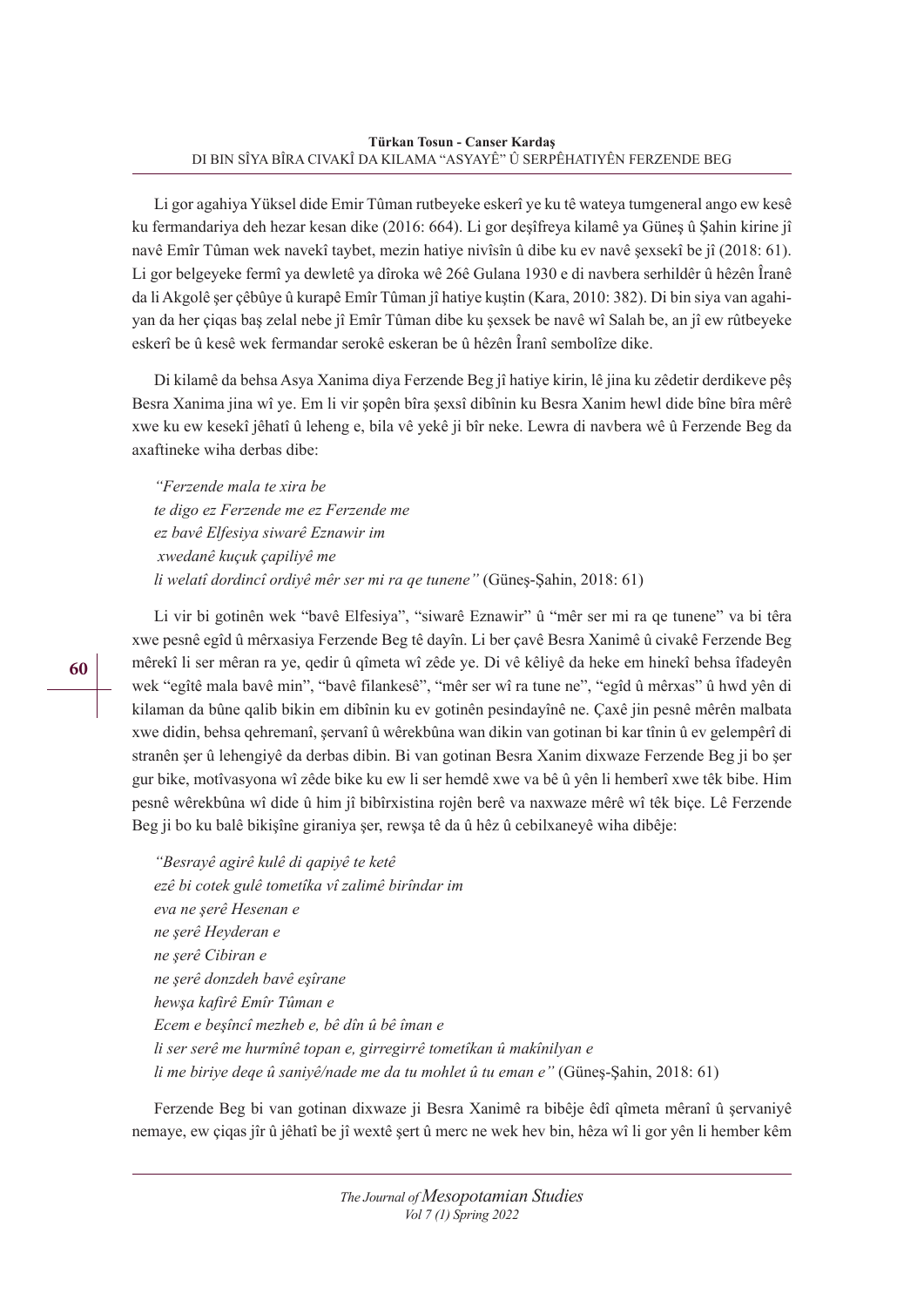be (mekan, çek û cebilxane) û di ser da jî ew birîndar bibe (*gavê din da dikim nakim tiliya mina eşhedê ji xwe ra li mi nagere*) ew ê têk biçe. Li vir trajediya şer, şert û mercên xirab ên ew tê da ne baş tên dîtin. Her çiqas di gelek belgeyên dewletê û yên biyaniyan da behsa wêrektî û şervaniya kurdan bê kirin jî (Moltke, 1999: 230) ev tişt tena serê xwe têrê nake. Ji ber sedemên din yên wek kêmasiya çek, cebilxane, balafir, pitşgirî û milîsiya hin eşîr û malbatan ya ji bo dewletê, astengiya erdnigariyê (rê û dirb hin caran ji ber sermayê û hin caran jî ji ber germê tengasiyê derdixe), kêmasiya xwarin, xurek, hesp, cil û berg û hwd ew zû an jî dereng têk diçin.

Dema behsa bîra civakî hatibû kirin hatibû destnîşankirin ku qasî mekanê, nasname jî di avakirina bîrê da gelekî girîng e û ev aîdiyeta nasnameyê ya ji hêla endamên civakê va tê pejirandin şopa xwe li ser bîrê dixe. Di kilamên şer û pevçûnê yên li hemberî nijad û kesên ji dîn û baweriyên din da hin hêmanên balê dikşînin hene. Di van da zêdetir pesnê şervan û lehengên Kurd tên dayîn, dînê Îslamê wek dînê pîroz tê nişandan, ewên li hember biçûk tên dîtin, li ser navê Xwedê, pêxember, Qur'an, telaq û jinberdanê sond tê xwarin ku ewê bên kuştin. Hin peyvên di kilaman da xwe didin der wek "qetla wî mîna qetla du mirîşkan e", "kafir", "marûs", "gawir", "duwalê ecnebî", "Rom", "roma virek", "eskerên Romê", "beşinci mezheb" û hwd dikarin mînak bên nîşandan. Di vê kilamê da jî gotinên bi vî rengî hene ku ji devê Ferzende Beg der barê Îraniyan (Ecem) da tên gotin. Peyvên "kafir", "Ecem", "zalim", "beşîncî mezheb", "bê dîn û bê îman", "zalimê dîn û duşman" û "yên dijî şerîata Mihemed" hatine bikaranîn. Di çavê Ferzende Beg da ew xwedî mezhebeke cuda ne (şiî, ne sunî ne) ji ber vê jî ew kesên ji rê derketî yên dijî şerîata Îslamê û pêxember in, zalim û dijmin in yanê biçûkdîtin û ji wan qayîlnebûnek li holê heye. Nasnameya heyî yanê ya Kurdan û ya dînî ji yên hemberî xwe qîmettir tê dîtin.

Dîsa çend gotinên neyînî, yên ji bo Ecem û Tirkan hatine gotin û wan biçûk dibînin. Di kilamê da tê gotin ku Kerem Begê (Keremê Qolaxasî) bi sê guleyan birîndar e, û ji Evdal ra dibêje ew du peyayên mala Mistefa Axa û berxê Mala Evdalê Mistê ne û bi maleke minanê Mala Emerê kulîxwur ra heval in, lê ka binêhêre ev çi zilm û rewşeke xirab e ku hatiye serê wan û wiha dewam dike;

*"çar tixayê Qeceran û sêrbazan û papaxgenî derê qonaxa li me bigirin me herdu malê bi kulîxwur ra bibêjin lawo tifingên destê xwe daynin teslîmê nêçelîngê me bin"* (Güneş-Şahin, 2018: 62)

Li vir dema dibêje "em" filankes bin, hevalê filan malbatê bin em çawa dikarin wisa bi hêsanî teslîm bibin, aîdiyetek, hevkariyek, şirîkatiyek û nasnameyeke kolektîf heye. Zeraq jî ji bo van risteyên kilamê dibêje ev gotin sembola hevpariyê saz dikin, sedemên hebûna vê hevpariyê netewe ye ku dijberiyeke bêjarî jî li hember serdestiyê saz dikin (URL3). Li vir sîwaneke mezin ya malbat, eşîr û kurdan -ev nasname û netewekî jî di xwe da dihewîne- tê berçav ku ew jî wek her yek ferdên wê malbatê di binê wê siwanê da ne. Lewra ew Kurd in, koka wan ji malbatên mezin û eşîran tê û ew xwedî nav û deng in. Xwe li ser yên din ra dibînin, xwerazîbûn û xwebaweriyek di van gotinan da xwe dide der. Wekî din peyveke balkêş "gulîxwûn" yanê kulîxwîr e ku li gor agahiya Ömer Güneş ew şaş hatiye deşîfrekirin ku orîjînala peyvê kulîxwur e û çîrokeke vê peyvê jî heye (ÇD3).

Ev peyv jî ji hêla bîra civakî va gelek agahiyên balkêş di xwe da dihewîne, lewra mijarên Şerê Cihanê yê Yekemîn (1914), şerê Ûris û Tirkan, hatina Ûrisan a herêma serhedê, koç û muhaciriya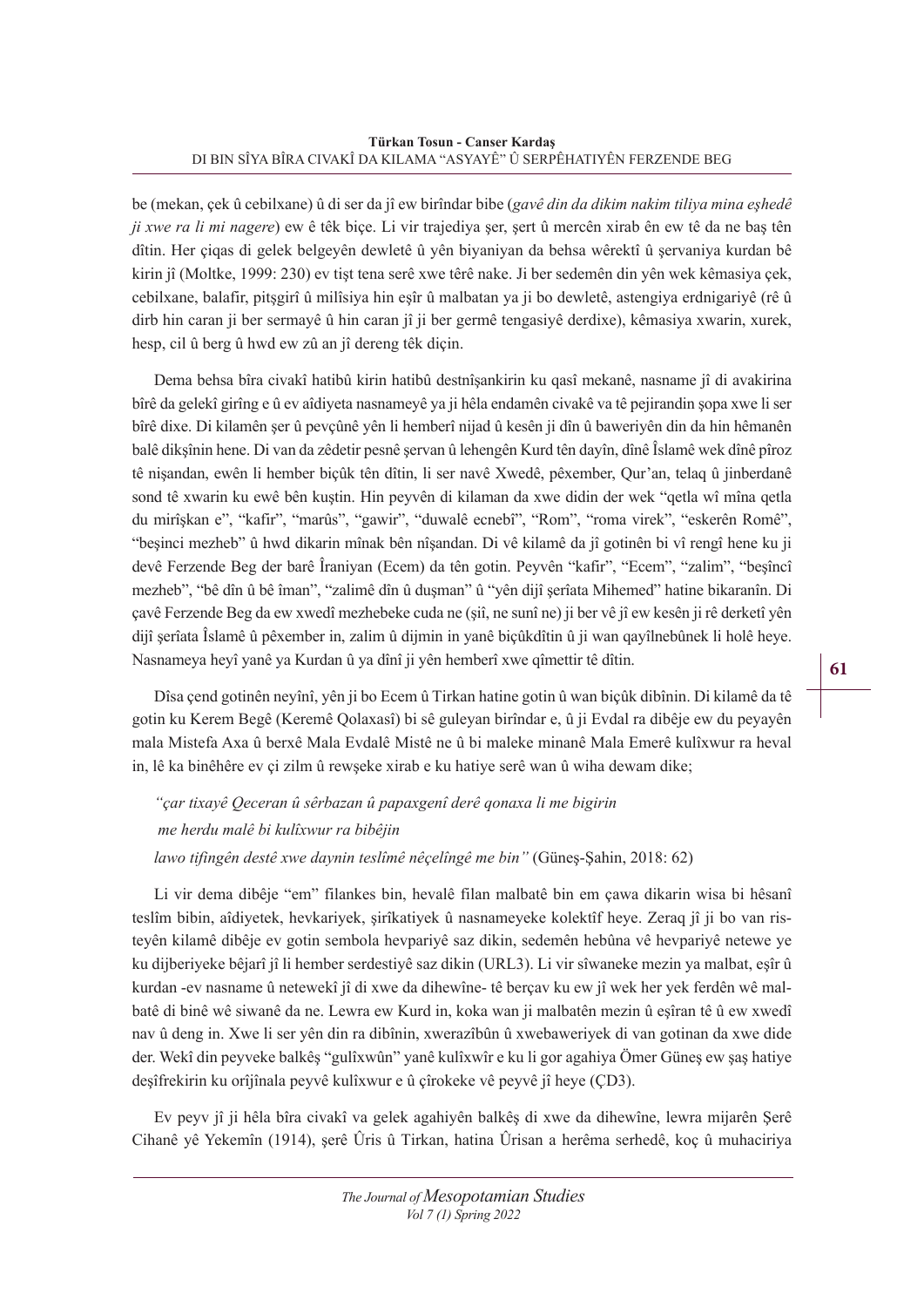Kurdan ya ji herêmê, xelayiya wê demê, tunebûna xwarin û xurekan û bûyerên bi vî rengî bi vê peyvê ra eleqedar in. Di dema Şerê Cihanê yê Yekemîn da Ûris tên Serhedê dagir dikin, gelek malbat û eşîr ji ber wan direvin ku koçî bajarên wek Riha (Sîwerek), Diyarbekir û Batmanê bikin. Di wê mihacirtiyê da xela çêdibe, ew di rê da tî û birçî dimînin. Ev malbatên koçber ji bo ku ji birçînan nemirin çi tê li ber wan dixwin. Heywanên wek beq, kusî, kulî, pincarên wek tirşok, rehê gîha, şekirokê gîha, qanok û hwd dibe xwarina wan.

Li gor agahiyên Dengbêj Sebriyê Agirî dide dema ew zarok bûye merivekî bi navê Hecî Eyno (90) yê li Kêranlixê (Gundê Milazgirê) cinarê Silêmanê Ehmed (bavê Ferzende Beg) bûye ji hinekan ra behsa vê mihacirtiyê, xelaya çêbûye û xwarina kuliyan kiriye ku wî van agahiyan bi guhê xwe ji wî bihîstiye. Ji gotinên Hecî Eyno yên ku Sebriyê Agiriyê neqil dike di wê mihacirtiyê da malbata Ferzende Beg jî koç dike, lê ew naçin Riha, Batman û Diyarbekirê, tenê qasî demekê li ser çiya û baniyan dimînin, kesekî genimê wî hebûye kotikek genim bi zêrekî difroşe Silêmanê Ehmed û ji ber vê tunebûn û birçîbûnê malbatê çi dîtiye xwariye ku wê demê kulî jî hatine xwarin. Ji ber ku malbat kuliyan dixwe piştî demekê navê malbatê wek "kulîxur" dimîne, milet henekên xwe bi wan dike û bi vê peyva wek navlêkekê bo wan biçûk bikin bi kar tînin, lê paşê ev nav ji bo mêranî û pesindayînê tê bikaranîn (ÇD4).

Di kilamê da ev sifata ku li malbatê hatiye barkirin ne ji bo biçûkdîtinê, berevajî vê ji bo pesindayînê hatiye bikaranîn. Lewra tê gotin ku ew malbata wiha jêhatî ya ji xelayiyê jî xelas bûye çawa dikare bi hêsanî dev ji çekên xwe berdin û di hewşa dora wan hatiye dorpêçkirin da hema wisa bê şer û pevçûn teslîm bibin. Nijad û nasnameya xwe, malbat û eşîra xwe ji ser îraniyan ra girtin. Ji hêla nasnameyê va heke bê nirxandin peyva "tixa" jî peyveke balkêş e. Tixa bi zimanê ermenkî ji bo mêran "kur û lawan" tê bikaranîn, lê li vir kesên li hember ji bo "xirab, nebaş, bêkêr, qenc, nûgihîştî" bên teswîrkirin û biçûk bên dîtin ev peyv hatiye bikaranîn. Bi vê peyvê va heqaret li wan tê kirin û tê gotin ka ew zarokên duh û pêr çi ne ku meriv teslîmî wan bibe û dev ji şer berde. Di nav Kurdan da dema zarok nes bibin û tiştên xirab bikin car caran dayikên wan bi wan hêrs dibin û ji wan ra dibêjin "tixayê fila" û li ser wan da diqîrin. Ev jî nîşan dide ku file, Ermenî, yên biyanî ji ber dînê wan (ne misilman in) biçûk tên dîtin. Dîsa peyveke din heye ku ew jî "Qecer" e û ji bo "Kaçar"an yanê şaxeke Tirkan ên di navbera salên 1794 û 1925an da li Îranê xanedanek ava kirine hatiye bikaranîn û tê gotin ku ew naxwazin teslîmî van qeceran bibin.

 Peyva "sêrbaz" ya di hin çavkaniyan da wisa hatiye deşîfrekirin (Güneş û Şahin, 2018: 62, Yüksel, 2016: 664, Yıldız-Taşkın, 2918: 72) jî wek kesên sêr û sihîrê dikin, dek û dolaban digerînin tê fêmkirin ku ji bo Eceman ev sifata berbelav e. Lewra di nav gel da tê gotin heke "Ecem hingiv bide te jî jê bawer neke, dibe ku di hundir da jahr hebe" yanê miheqeq dek û dolaban, sêrbaziyan dikare bike. Dibe ku ev peyv wek "serbaz"a bi Farisî be jî û ji bo rûtbeyeke eskerî jî hatibe bikaranîn, lê ya zêdetir tê fêmkirin serbazî xuya dike. Peyva "papaxgenî" û "nêçelîk" jî peyvên balkêş in ku papax ji bo kum, şewqe û kolozê didin serî tê bikaranîn. Bi vê gotinê va tê destnîşankirin ku dema ev eskerên papaxan didin serê xwe xwîdan didin û bêhna xwîdana wan tirş û pîs tê û wek bêhneke genî xwe dide der. Nêçelîk (naçelnîg) jî ji bo eskerên Ûris tê gotin ku derbasî zimanê ezerî bûye û di kilamê da dibêje ew naxwazin teslîmî van "tixa" "sêrbaz", "papaxgenî", "Qeçer" û "nêçelîkan" bibin. Di berdewamiya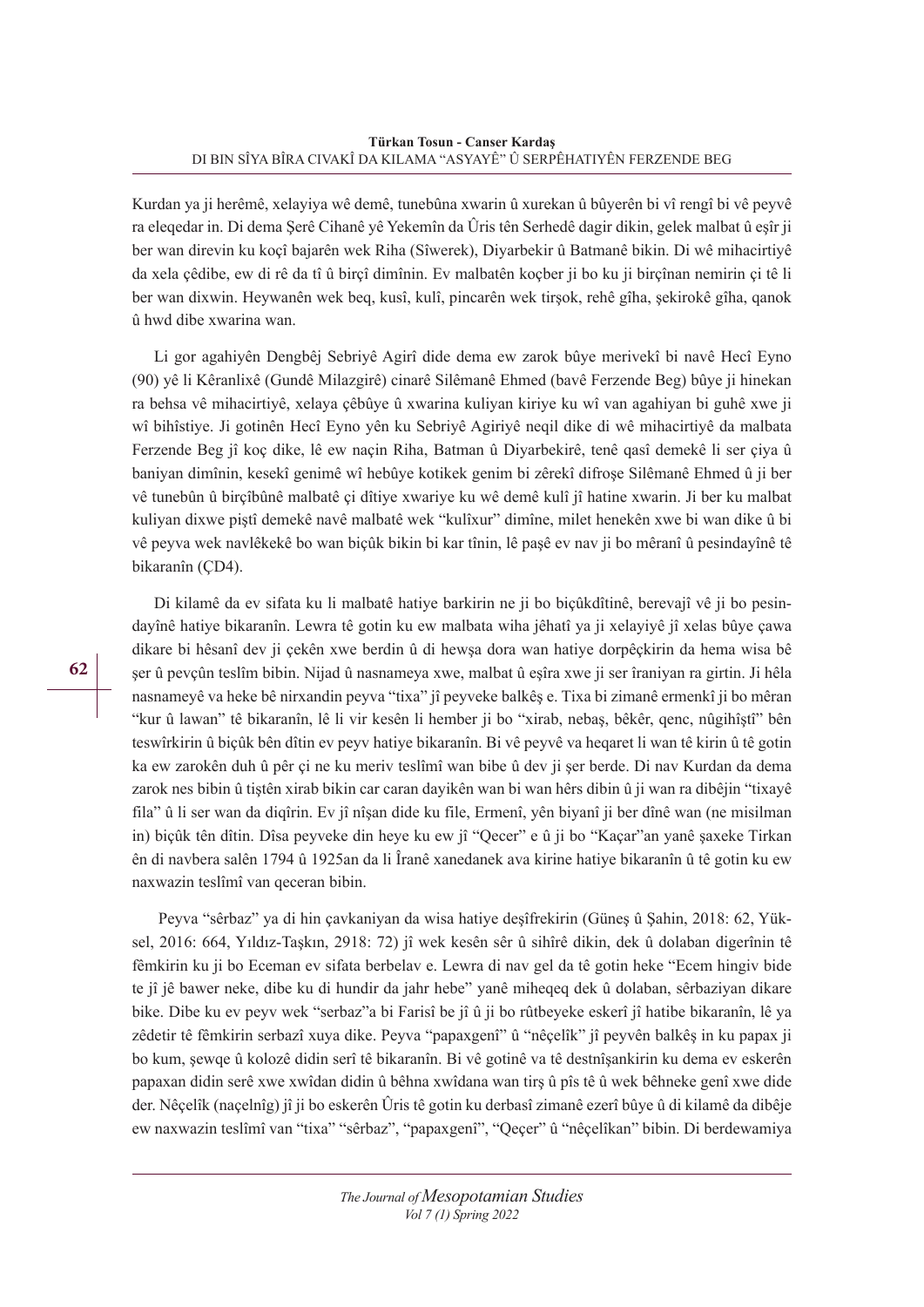kilamê da peyva "Rom" jî hatiye bilêvkirin ku ev jî ji bo Tirkan tê bikaranîn. Lewra Ferzende Beg li vir xwe wek "qaçaxê Romê", "fîrarê dewletê" û "canfîdayê Mala Şêx" bi nav dike û dibêje;

*em hene ji berê di paş da qaçaxê Romê ni fîrarê dewletê ni, berxê Mala Emer in piçûk û mezinê me rabûni ranebûne mirîd û canfîdayê Mala Şêx in bego* (Güneş-Şahin, 2018: 62)

Bi van rêzikan va tê gotin ku Ferzende Begê ku ji destê Tirkan reviyaye hatiye Îranê çawa dibe ku ew wisa bi hêsanî teslîmî eceman bibe. Ev peyvên ji bo Ecem, Tirk, Ûris û Ermeniyan hatine bikaranîn balê dikişîne ser nasnameyê ku ew xwe wek Kurd ji yên hemberî xwe mezin û baştir dibîne û naxwaze teslîmî wan bibe, lekeyekê li ser kurdbûn û lehengiya xwe bixe. Ji bilî van dema Ferzende Beg dibêje ev ne şerê eşîran e, şerekî giran e em der barê navê hin eşîr û malbatên kurdan da jî dibin xwedî agahî. Di kilamê da behsa eşîra Hesenan, Heyderan, Cibiriyan û malbatên Mala Mistefa Axa, Mala Emer (kalikê Ferzende Beg) û Mala Şêx (Şêx Seîd) tê kirin. Ev nav me didin zanîn ku ew li herêmê eşîr û malbatên mezin û navdar in, ji ber gelek bûyer, şer û pevçûnan di bîra civaka Kurd da cihê xwe diparêzin.

Di gelek kilamên bi vî rengî da navê hin çek û alavên şer derbas dibin ku ew jî der barê teknolojiya leşkerî ya li herêmê, aboriya wê demê ya eşîran, marqeyên çek û cebilxaneyan, têkiliya bikaranîna çek û mêrantiyê, cureyên şer û pevçûnê û hwd da agahiyên berfireh didin me. Kesên diçin şer hespan siwar dibin, çekên marqeyên wan hatine gotin bi kar tînin, cil û bergên ku bikaribin fîşeng û guleyan, xençer û şûran tê da bi cih bikin li xwe dikin, kum û kolozan didin serê xwe, barûd û alavên din li cem xwe dibin. Em van hurgiliyan dikarin di nav ristên kilaman da hîn bibin ku di kilama "Asyayê" da jî dema Ferzende Beg behsa rewşa xwe ya tengezariyê dike navê hin çekan dibêje. Di kilamê da "gule", "barûd" fenanî taviyê li ser Ferzende Beg û rêhevalên wî da dibarin, çekên "tomatîk", "kuçik çapilî", "makînelî" û "sûstematîk" tên bikaranîn û ji wan ra qet muhlet û wext nayê dayîn ku ew bi ser xwe da bên.

Herî dawîn em dikarin bibêjin hin kilam hene ku hemû hêmanên (ziman, mekan, nasname, dîrok û tevgerên bedenî) bîra civakî ava dikin û diparêzin dikarin bi xwe da bihewînin, lê hin kilam jî tenê xwediyê çend hêmanan in ku kilama "Asyayê" jî wiha ye. Ji van hêmanên bîra civakî ava dikin yên herî zêde di kilamê da hene dîrok, nasname û mekan bûn ku me ev derxistin pêş û kilam di wê çarçoveyê da nirxand. Wek ku hat dîtin bûyereke dîrokî çêbûye, mekan Îran e, nasnameyên cuda li hemberî nijad û nasnameya kurdan sekinîne û bi serokatiya kurdekî (Ferzende Beg) pevçûnek derketiye ku kuştî û birîndar çêbûne. Ev bûyer, kes û hurgiliyên kilamê bi devê dengbêjan heta îro hatiye û di bîra civakê da zindî maye.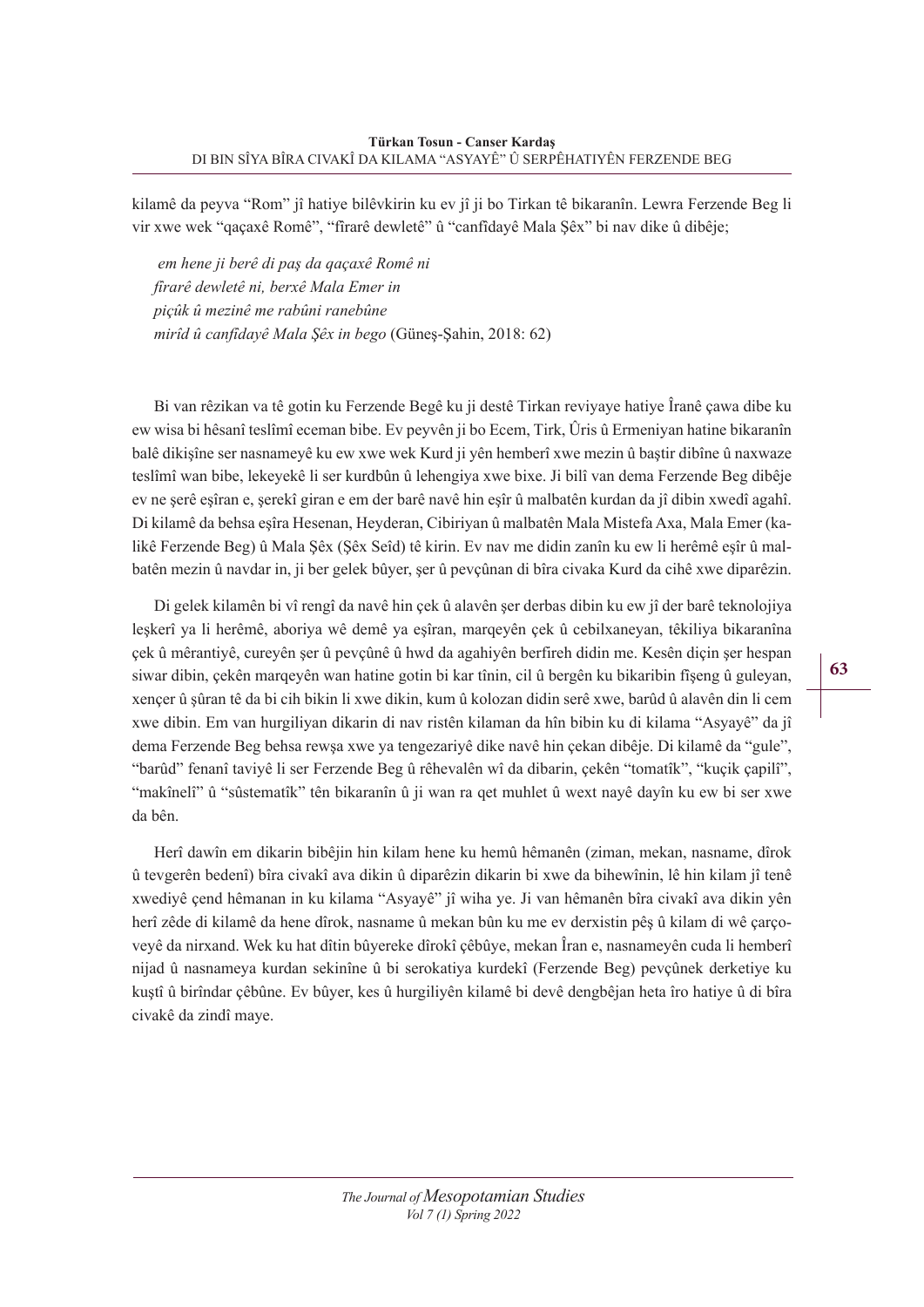## **ENCAM**

Di destpêkê da hatibû destnîşankirin ku bîr ji bo her yek şexsekî taybet e û tê da agahî, bûyer û bîranîn tên veşartin û li gel vê hatibû gotin ku wek bîra şexsan bîra civakan jî heye û ew jî taybet e. Bi rêya kilama "Asyayê" lêkolînên me û çavkaniyên hatin bikaranîn derxist holê ku bîra civakî heye, ev bîra kolektîf li gor bîra fermî û desthilatdaran bîreke alternatîf e û wek gelek tiştên din ew jî bi saya çand û dîroka devkî tê parastin û digihîje dahatûyê.

Di netewebûnê da çawa ku ziman, dîrok, nasname û çand girîng in, êş û janên hevpar jî girîng in. Hewce nake her yek ferdê civakê rasterast wê êş û janê bikişîne û bibe şahidê wê bûyerê, piştî sal û sedsalan jî ew êş û jan dikarin bi komî bên bibîranîn. Wek gotina Gellner netewe bi trajedîyên hevpar ava dibin (1992: 75) di dîroka Kurdan da jî gelek êşên hevpar hene ku gel tînin bal hev û di nav wan da nêzîkatiyekê ava dikin. Di çaxê Serhildana Şêx Seîd û Serhildana Agiriyê da jî gelek êş û azar hatine kişandin, travmayên mezin çêbûne. Lê li gel vê hin kesên wê demê jiyane jî ji civakê ra bûne pêşeng û sembol. Di vê gotarê da em gihiştin vê encamê ku Dengbêj Şakiro wekî dengbêjekî navdar ê ji herêma Serhedê kilama "Asyayê" bi deng û sewta xwe gihandiye nifşên nû û ew bûyera dîrokî bi saya wî û dengbêjên din yên vê kilamê dibêjin (Reso û yên din) nehatiye jibîrkirin, di bîra civakî ya kurdan da heta roja îroyîn zindî maye û wê bimîne jî.

Vê xebatê nîşan da ku gelek gotin, metafor, sembol û kodên çanda Kurdî di kilamê da hatine bikaranîn û li dijî bîra fermî bîreke hevpar ya alternatîf hatiye avakirin. Lewra her çiqas kilama "Asyayê" behsa Ferzende Beg û şerê wî yê dijî hêzên Îranê bike jî bi saya vê kilamê me hin agahiyên behsa wê demê dikin jî bi dest xist. Di nav risteyên kilamê da me gelek gotinên Kurdan, navê eşîr û malbatên navdar, dawîhatina serhildanên Kurdan, têkçûyîna lehengan, zexta dewletan (Tirkiye û Îran) ya li ser kesên serîhildan meşandine, belengaziya fîraran ku ew ji cih û warên xwe dûr ketine, şopên dîn, netew û mezhebên cuda jî baş dît.

Bi vê lêkolînê em gihîştin wê encamê ku dîrok du alî tê gotin û nivîsîn ku yek ya fermî ye yanê bi destê dewlet û desthilatdaran tê nivîsîn û ya din jî bi destê komên bindest tê nivîsîn û gotin. Li gor çavkaniyan û naveroka vê kilama ku bû mijara vê xebatê me dît ku dijî dîroka fermî di bîra civakî ya Kurdan da serhildan û şer wek şerê azadî û serxwebûnê tê binavkirin, kesên bûne pêşeng û di van serhildanan da derketine pêş jî wek qehreman, egîd, mêr, şêr, çargurcik, dilpola, beg, axa û hwd hatine binavkirin. Ev kes li gor bîra civakî ya Kurdan di şer û pevçûnan da ji ber mêranî, cengawerî, wêrekî, başbikaranîna çek û silahan, jîrbûn û jêhatîbûna xwe bi ser ketine û kesên li hemberî xwe têk birine. Lê hin caran jî ewên ewqas pesnê wan hatine dayîn bi ser neketine, di şer û pevçûnan da birîndar bûne û hatine kuştin.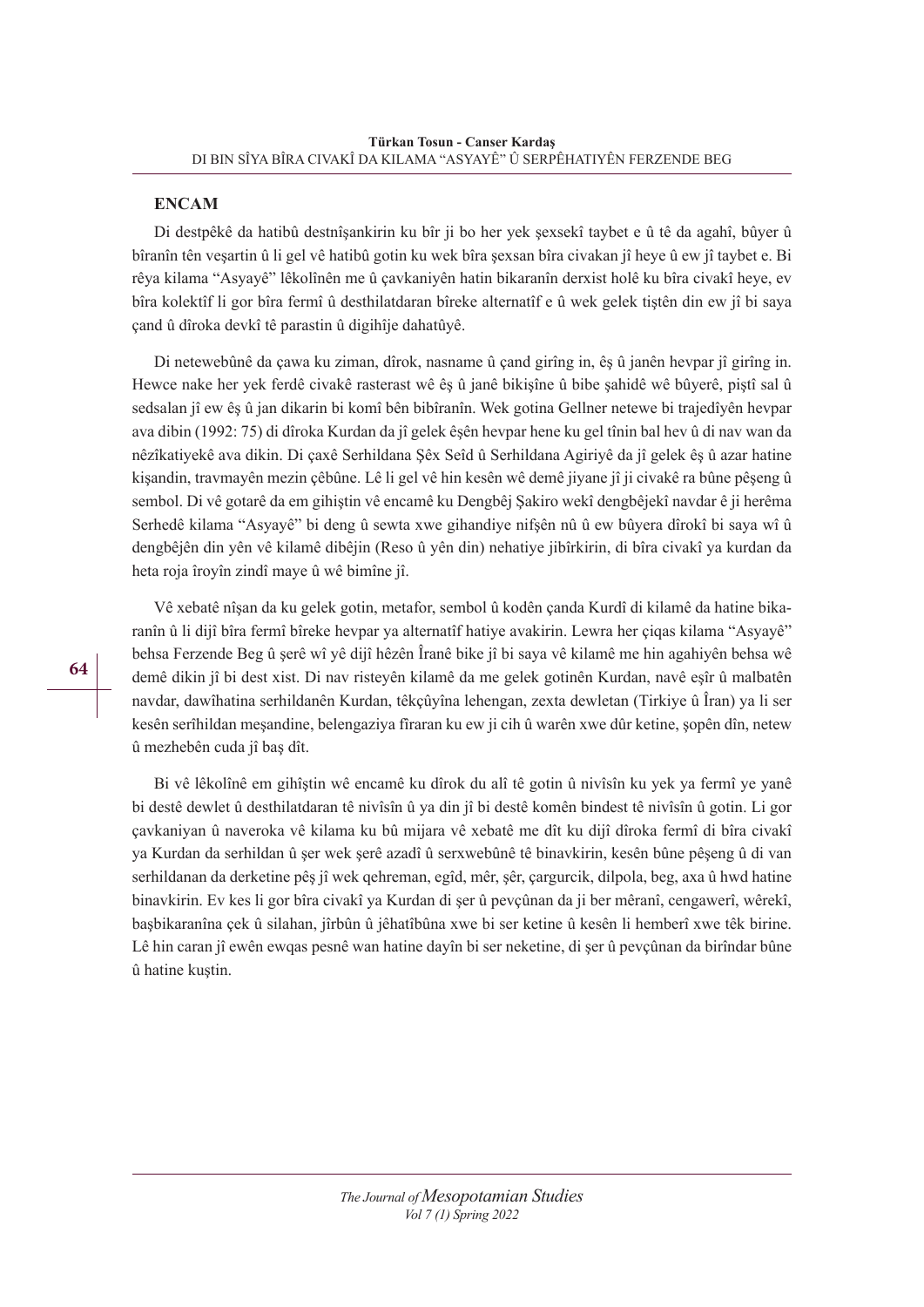#### **Çavkanî**

Alakom, R. (1998). Xoybûn Örgütü ve Ağrı Ayaklanması. Stenbol: Avesta

Aras, A. (2009). *Serhildana Seyîdan û Berazan (Seyîdxan û Elîcan)*. Stenbol: Perî

- Assman, J. (2015). *Kültürel Bellek Eski Yüksek Kültürlerde Yazı Hatırlama ve Politik Kimlik*. Stenbol: Ayrıntı
- Atik, A.&Erdoğan, Ş.B. (2014). "Toplumsal Bellek Ve Medya". Kovara *Atatürk İletişim*, j. 6, r. 1-16
- Bakırcıoğlu, R. (2012). *Ansiklopedik Eğitim ve Psikoloji Sözlüğü*. Ankara: Anı
- Bilgin, N. (2013). *Tarıh ve Kolekif Bellek.* Stenbol: Bağlam Yayıncılık
- Connerton, P. (2014). *Toplumlar Nasıl Anımsar*. Stenbol: Ayrıntı
- Erkal, A. (2017). "Toplumsal Hafızanın Muhafızları: Aşıklık Geleneği". *Kovara Sosyoloji*. j. 10, r. 151-165
- Gellner, E. (1992). *Uluslar ve Ulusçuluk*, Çev. Büşra Eraslanlı Behar ve Günay Göksu Özdoğan. Stenbol: İnsan Yayınları
- Gorgas, J. T. (2020). *Kürt Milli Cemiyeti Xoybûn İlk Milliyetçi Kürt Örgütüne Dair Efsaneler ve Gerçekler*. Stenbol: Avesta
- Güneş, Ö. &Şahin, İ. (2018). *Dengbêj Şakiro Antolojiya Dengbêjan-1*. Stenbol: Nûbihar
- Halbwachs, M. (2016). *Hafızanın Topsulsal Çerçeveleri*. Ankara: Heretik Yayınları
- Halbwachs, M. (2018). *Kollektif Hafıza*. Ankara: Heretik Yayınları
- İlhan, M. E. (2018). *Kültürel Bellek-Sözlü Kültürden Yazılı Kültüre Hatırlama*. Enqere: Doğu Batı
- İnce, G. B. (2016). "Ulusal Kimlik, Kolektif Bellek ve Edebiyat: Dersimli Kız Romanında Resmi Bellek Temaları". *Kovara Monograf Edebiyat Eleştiri.* j. 5, r. 36-68
- Kara, P. (2010). *Türkiye İran İlişkileri*. (Yayımlanmamış Doktora Tezi). Konya: Selçuk Üniversitesi Sosyal Bilimler Enstitüsü Tarih Anabilim Dalı
- Karaman, A. (2004). *Kürt İsyanları Tedip ve Tenkil*. Stenbol: Evrensel Basım ve Yayın
- Kardaş, C. (2017). *Aşığın Sazı Dengbêjin Sesi (Dengbêjlik ve Aşıklık Üzerine Karşılaştırmalı Bir İnceleme)*. Enqere: Eğiten Kitap
- Kevirbirî, S. (2009). *Filitê Quto 20 Kilam*& *20 Qewimîn.* Enqere: Do
- Komisyon. (2011). *Türkçe Sözlük.* Ankara: Türk Dil kurumu Yayınları
- Kutlay, N. (2011). 21. *Yüzyıla Girerken Kürtler*. Stenbol: Perî
- Misztal, B. A. (2003). *Theories of Social Remembering*. Philadelphia: Open University Press Maidenhead.
- Moltke, H.V. (1999). *Moltken'in Türkiye Mektupları.* Stenbol: Remzi Kitabevi
- Nora, P. (2006). *Hafıza Mekanları*. Enqere: Dost
- Nurî Paşa, Î. (1984). Bîranînên Îhsan Nurî Paşa. *Kovara Hêvî*. j. 2. r.17-28
- Özbilge, N. (2020). *Çekirgeler, Kürtler ve Devlet Erken Cumhuriyet Dönemine Yeniden Bakmak.* Ankara: Tarih Vakfı Yurt Yayınları
- Sancar, M. (2016). *Geçmişle Hesaplaşma Unutma Kültüründen Hatırlama Kültürüne*. İstanbul: İletişim Yayınları
- Sebrî, O. (2016). *Çar Leheng*. Diyarbekir: Lîs